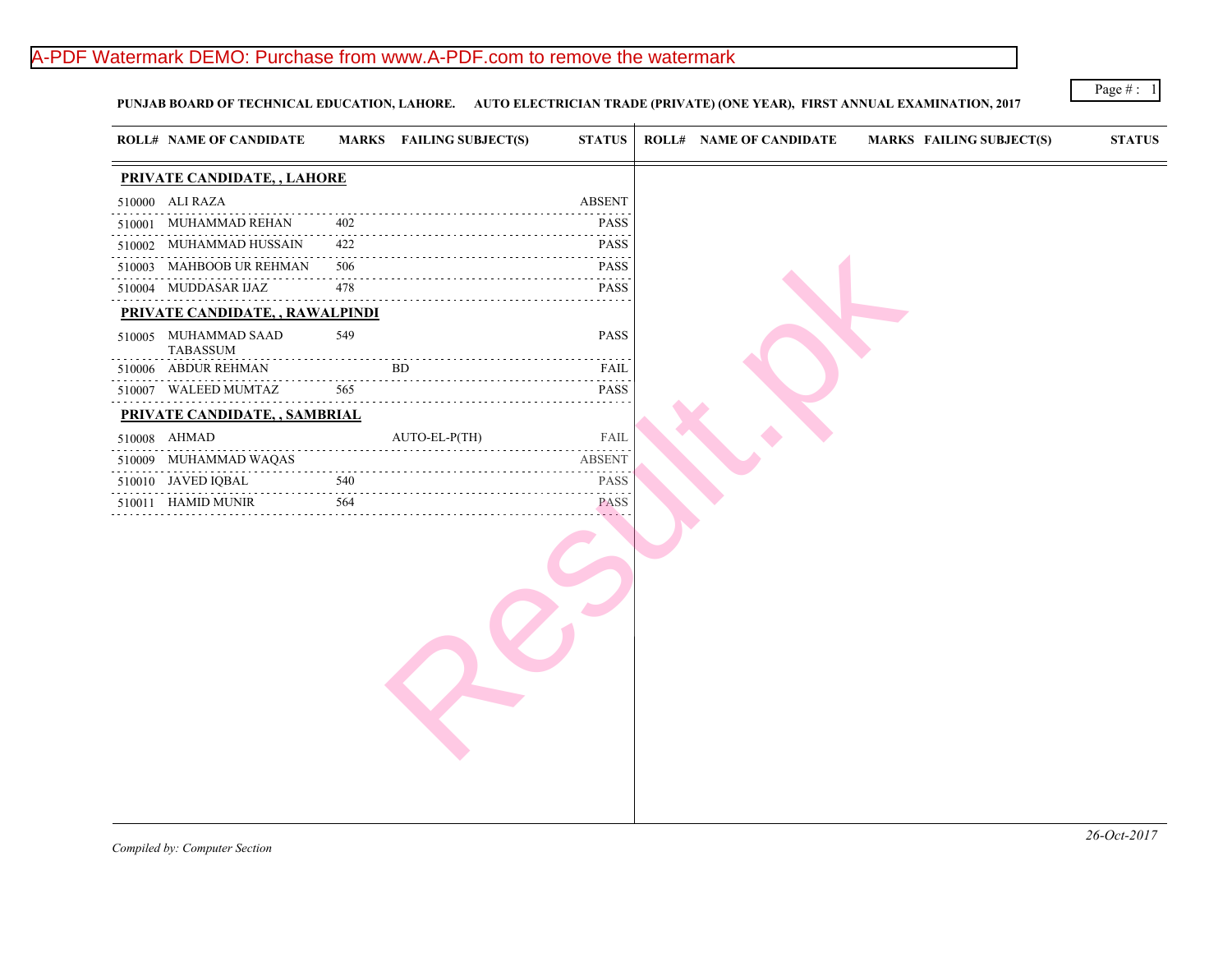## PUNJAB BOARD OF TECHNICAL EDUCATION, LAHORE. PIPE FITTING TRADE (PRIVATE) (ONE YEAR), FIRST ANNUAL EXAMINATION,

| <b>ROLL# NAME OF CANDIDATE</b> |     | <b>MARKS</b> FAILING SUBJECT(S) | <b>STATUS</b>               | <b>ROLL# NAME OF CANDIDATE</b> | <b>MARKS FAIL</b> |  |
|--------------------------------|-----|---------------------------------|-----------------------------|--------------------------------|-------------------|--|
| PRIVATE CANDIDATE, , LAHORE    |     |                                 |                             |                                |                   |  |
| 510012 MUHAMMAD AQIB           | 373 |                                 | PASS                        |                                |                   |  |
| 510013 MUHAMMAD KASHIF TAJ 334 |     |                                 | PASS                        |                                |                   |  |
| PRIVATE CANDIDATE, , SAMBRIAL  |     |                                 |                             |                                |                   |  |
| 510014 MUHAMMAD SHAMSUD DIN496 |     |                                 | PASS                        |                                |                   |  |
| 510015 MUHAMMAD AAMIR JAMIL    |     | ${\rm BD}$                      | .<br>FAIL<br><b>Service</b> |                                |                   |  |
|                                |     |                                 |                             |                                |                   |  |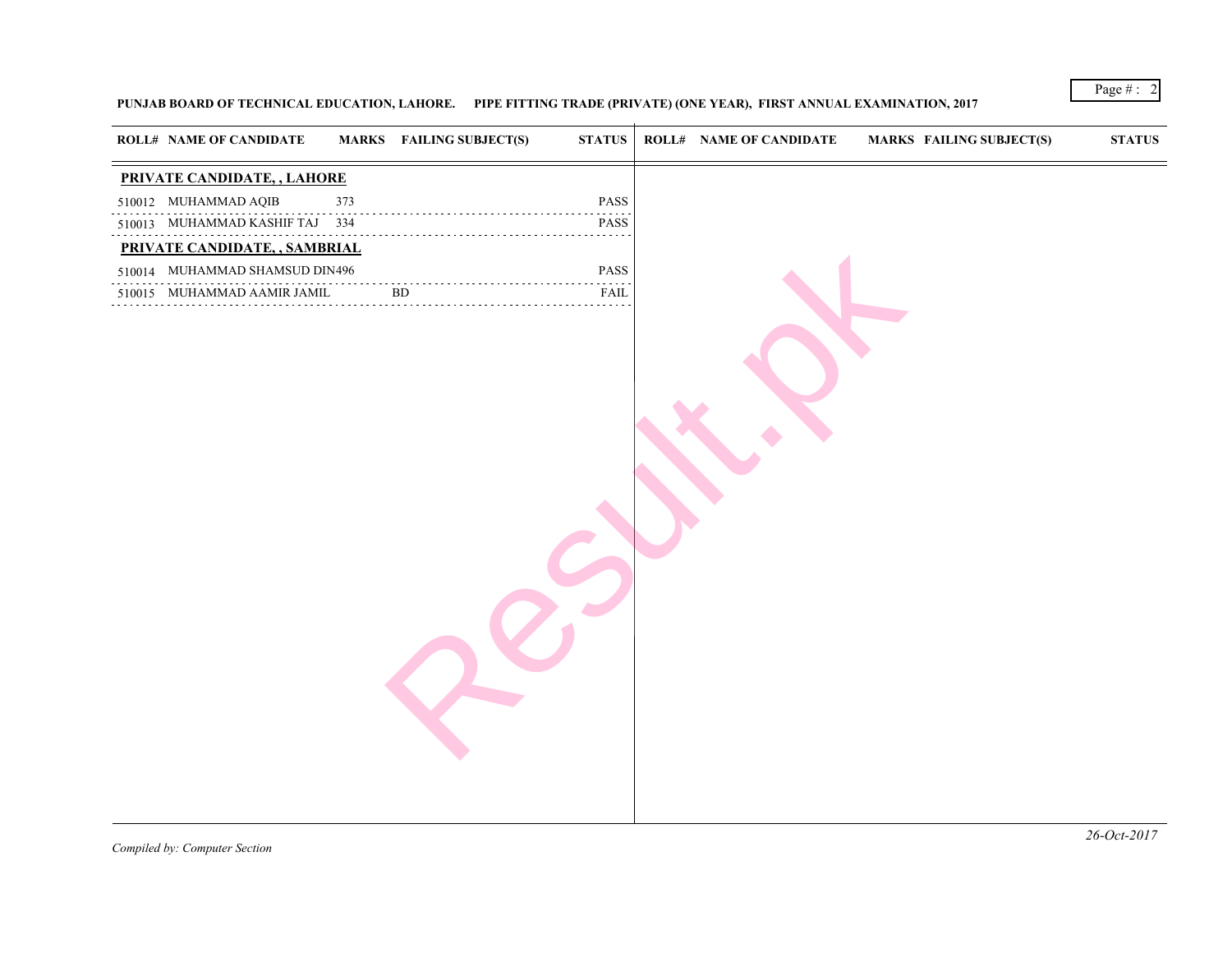|        | <b>ROLL# NAME OF CANDIDATE</b>            |          | MARKS FAILING SUBJECT(S) | <b>STATUS</b>                  | <b>ROLL# NAME OF CANDIDATE</b>                | <b>MARKS FAIL</b> |             |
|--------|-------------------------------------------|----------|--------------------------|--------------------------------|-----------------------------------------------|-------------------|-------------|
|        | PRIVATE CANDIDATE, , ALIPUR CHATHA        |          |                          |                                | 510042 RAJA WALEED TAHIR                      | 563               |             |
|        | 510016 AHMAD RAZA                         | 447      |                          | PASS                           | 510043 ZEESHAN NAIN                           | 609               |             |
|        | 510017 GHULAM MUSTAFA                     | 473      |                          | <b>PASS</b>                    | 510044 SOHAIL SAJID                           | 554               |             |
|        | <b>PRIVATE CANDIDATE, , BAGH (AJK)</b>    |          |                          |                                | 510045 RAJA BILAL QADIR                       |                   | <b>SRVF</b> |
|        | 510018 REHMAN YASEEN                      | 627      |                          | <b>PASS</b>                    | 510046 ABDUL MANAN NIAZ                       | 554               |             |
|        | 510019 JUNAID MAHROOF                     | 633      |                          | <b>PASS</b>                    | PRIVATE CANDIDATE, BHERA                      |                   |             |
|        | 510020 IJAZ SHAHPAL                       | 607      |                          | <b>PASS</b>                    | 510047 MALIK HASSAN RAZA                      |                   |             |
| 510021 | BASIT IBRAR                               | 562      |                          | <b>PASS</b>                    | 510048 MEHMOOD UR REHMAN                      |                   |             |
|        | 510022 AQIB DAD                           | 589      |                          | <b>PASS</b>                    | 510049 ATTA UR REHMAN                         | 578               |             |
|        | 510023 KAMRAN SUBHANI                     | 602      |                          | <b>PASS</b>                    | 510050 UMAIR ALI                              | 597               |             |
|        | 510024 MEHRAN SALMAN BUTT                 | 616      |                          | <b>PASS</b>                    | 510051 MUHAMMAD ISHAQ                         | 565               |             |
|        | 510025 FAISAL MAQSOOD                     | 624      |                          | <b>PASS</b>                    | 510052 EHTISHAM JAHANGIR                      |                   | <b>SRVF</b> |
|        | 510026 FAIZAN MAHMOOD                     | .<br>604 |                          | <b>PASS</b>                    | 510053 HASSAN BILAL                           | 638               |             |
|        | 510027 MUHAMMAD TAQDEES                   | 595      |                          | <b>PASS</b>                    | 510054 NADEEM ABBAS                           |                   | BD.         |
|        | 510028 UZAIR HAFEEZ                       |          | SRVR-P(TH) BD            | FAIL                           | 510055 QASIM ABBAS                            | 571               |             |
|        | 510029 MUHAMMAD KAMRAN<br><b>SALEEM</b>   | 622      |                          | <b>PASS</b>                    | 510056 MUHAMMAD ARSHAD                        | 643               |             |
|        | 510030 ARSALAN NASEER                     | 604      |                          | PASS                           | 510057 MUHAMMAD UMAR                          | 591               |             |
|        | 510031 ZOHAIB HABIB                       |          |                          | <b>PASS</b>                    | 510058 MUHAMMAD BILAL                         |                   | <b>SRVF</b> |
|        | 510032 AHMAD ARSHAD KAYANI                |          | $SRVR-P(TH)$             | and a state of the co-<br>FAIL | 510059 HASSAN ALI                             | 570               |             |
|        | 510033 DANYAL RASHID                      | 541      |                          | <b>PASS</b>                    | 510060 ADNAN AKBAR<br>510061 ZUBAIR UL HASSAN |                   | SRVF        |
|        | .<br>510034 JUNAID IJAZ                   | 543      |                          | <b>PASS</b>                    | 510062 HASSAN RAZA                            |                   |             |
|        | 510035 SADOON HAMEED                      | 603      |                          | <b>PASS</b>                    | 510063 FAROOQ AZAM                            |                   |             |
|        | 510036 AHMEER HAMZA BIN<br><b>SHOUKAT</b> |          | <b>BD</b>                | FAIL                           | 510064 IRFAN ELLAHI                           |                   |             |
|        | 510037 AHSAN SHAKEEL                      | 573      |                          | <b>PASS</b>                    | <b>PRIVATE CANDIDATE, , BUREWALA</b>          |                   |             |
|        | 510038 MUHAMMAD ASIM KHAN 598             |          |                          | <b>PASS</b>                    | 510065 MUHAMMAD ASAD BIN                      | 515               |             |
|        | 510039 MUHAMMAD QADEER<br><b>KHAN</b>     | 608      |                          | <b>PASS</b>                    | SHAHZAD<br>510066 MUHAMMAD SULEMAN            | 495               |             |
|        | 510040 KAMIL AZIZ                         |          | SRVR-P(TH) BD            | FAIL                           | 510067 MUHAMMAD NADEEM                        | 553               |             |
|        | 510041 ADEEL SHAMSHAD                     |          | SRVR-P(TH)               | FAIL                           | <b>AFZAL</b>                                  | 517               |             |
|        |                                           |          |                          |                                | 510068 WASEEM IQBAL                           |                   |             |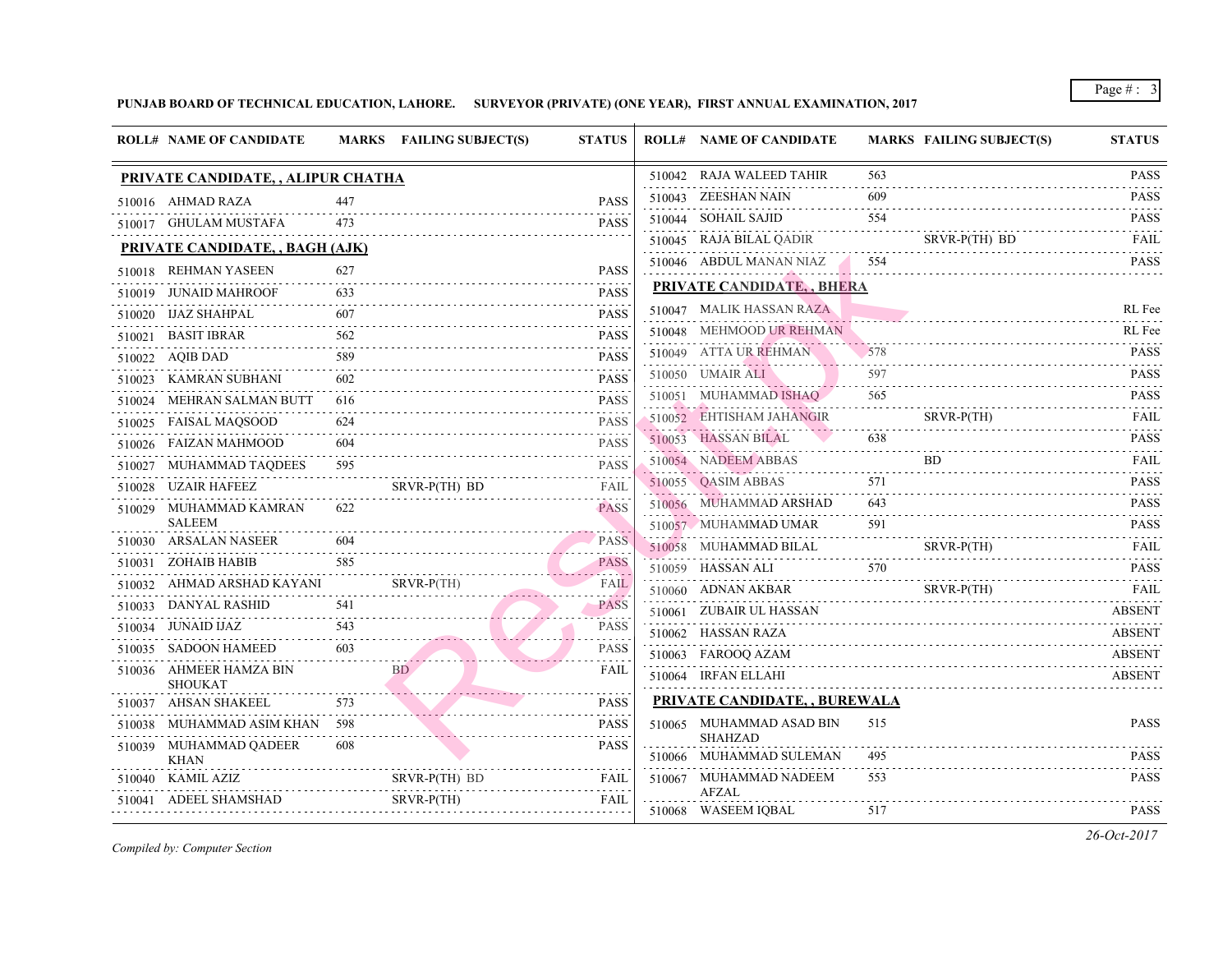| <b>ROLL# NAME OF CANDIDATE</b>            |     | MARKS FAILING SUBJECT(S) | <b>STATUS</b>                                                                                                                                                                        | <b>ROLL# NAME OF CANDIDATE</b>               | <b>MARKS FAIL</b> |             |
|-------------------------------------------|-----|--------------------------|--------------------------------------------------------------------------------------------------------------------------------------------------------------------------------------|----------------------------------------------|-------------------|-------------|
| 510069 INZMAM UL HAQ                      | 546 |                          | <b>PASS</b>                                                                                                                                                                          | 510094 KAFAYAT ULLAH KHAN                    |                   | <b>SRVF</b> |
| 510070 MOAZZAM MASEEH                     | 477 |                          | <b>PASS</b>                                                                                                                                                                          | <u>PRIVATE CANDIDATE, , DASKA</u>            |                   |             |
| 510071 MUHAMMAD HASNAIN<br><b>DANISH</b>  |     | BD.                      | FAIL                                                                                                                                                                                 | 510095 MUHAMMAD AHSAN UL<br>HAO              |                   |             |
| 510072 MUHAMMAD ADNAN                     |     | SRVR-P(TH)               | FAIL                                                                                                                                                                                 | 510096 KHURAM SHAHZAD                        |                   | <b>SRVF</b> |
| PRIVATE CANDIDATE, , CHICHAWATNI          |     |                          |                                                                                                                                                                                      | 510097 MUHAMMAD NISAR                        | 525               |             |
| 510073 MUHAMMAD JUNAID<br><b>SULEMAN</b>  | 574 |                          | <b>PASS</b>                                                                                                                                                                          | 510098 MUHAMMAD ATIF<br>510099 AHSAN NABEED  |                   | SRVF        |
| 510074 IRFAN GHAFOOR                      | 585 |                          | <b>PASS</b><br>2 2 2 2 2                                                                                                                                                             | PRIVATE CANDIDATE, , GUJRANWALA              |                   |             |
| 510075 ALI RAZA                           |     | BD.                      | FAIL<br>.                                                                                                                                                                            |                                              |                   |             |
| 510076 ALI HAIDER                         |     | BD.                      | FAIL<br>د د د د د                                                                                                                                                                    | 510100 TAYYAB FAROOQ                         | 614               |             |
| 510077 AFSHAN ALI                         |     | <b>BD</b>                | FAIL<br>$\mathcal{L}^{\mathcal{A}}\left( \mathcal{L}^{\mathcal{A}}\left( \mathcal{L}^{\mathcal{A}}\right) \right) =\mathcal{L}^{\mathcal{A}}\left( \mathcal{L}^{\mathcal{A}}\right)$ | 510101 HAMZA MURSALEEN                       | 502               |             |
| 510078 KHIZER HAYYAT                      |     | BD.                      | FAIL<br>.                                                                                                                                                                            | 510102 MUHAMMAD ARSALAN                      | 606               |             |
| 510079 MUHAMMAD SHAHZAD                   |     | <b>BD</b>                | FAIL<br>2.2.2.2.2                                                                                                                                                                    | 510103 MUHAMMAD SEHAN                        | 631               |             |
| 510080 MUHAMMAD AZEEM                     |     | <b>BD</b>                | FAIL                                                                                                                                                                                 | 510104 SALAH UL DIN SADLAH<br>. <i>. .</i> . |                   |             |
| 510081 ADNAN HASSAN                       |     | <b>BD</b>                | <b>FAIL</b>                                                                                                                                                                          | 510105 BILAL AHMAD                           | 597               |             |
| 510082 SYED USAMA AHMAD<br><b>GILLANI</b> |     | SRVR-P(TH) BD            | <b>FAIL</b>                                                                                                                                                                          | 510106 SALMAN AMJAD<br>510107 NAVEED AHMAD   | 608               | <b>BD</b>   |
| 510083 MUHAMMAD FAIZAN<br>AHMAD KHAN      |     | SRVR-P(TH) BD            | FAIL                                                                                                                                                                                 | 510108 MUHAMMAD USMAN                        | 609               |             |
| 510084 NAVEED TABBASAM                    |     |                          | <b>ABSENT</b>                                                                                                                                                                        | 510109 ZULQARNAIN                            | 605               |             |
| PRIVATE CANDIDATE, , CHISHTIAN            |     |                          |                                                                                                                                                                                      | 510110 MUHAMMAD SHOAIB                       | 593               |             |
| 510085 QAMAR SHAHZAD                      | 543 |                          | <b>PASS</b>                                                                                                                                                                          | 510111 MUHAMMAD IMRAN                        | 477               |             |
| 510086 MUHAMMAD WAJID<br><b>MEHMOOD</b>   |     | $SRVR-P(TH)$             | <b>FAIL</b>                                                                                                                                                                          | 510112 ALI RAZA<br>510113 ALI HAMZA          |                   | <b>SRVF</b> |
| 510087 ABDULLAH BIN QASIM                 | 568 |                          | <b>PASS</b>                                                                                                                                                                          | 510114 MUHAMMAD USMAN ALI 595                |                   |             |
| 510088 MUHAMMAD MUZAMMIL 581              |     |                          | <b>PASS</b>                                                                                                                                                                          | 510115 MUHAMMAD ADEEL                        |                   |             |
| 510089 GHULAM ALI                         |     | $SRVR-P(TH)$ BD          | FAIL                                                                                                                                                                                 | 510116 MUSAIYAB ASHRAF                       | 651               |             |
| 510090 NASEEMULLAH KHAN                   |     | SRVR-P(TH) BD            | <b>FAIL</b>                                                                                                                                                                          | 510117 KAMRAN RAZA                           |                   |             |
| 510091 MUHAMMAD RAZZAQ                    | 568 |                          | <b>PASS</b>                                                                                                                                                                          | 510118 FAISAL UR REHMAN                      | 519               |             |
| 510092 UMER KHALID                        |     |                          | <b>ABSENT</b>                                                                                                                                                                        | 510119 HASSAN RAZA                           | 590               |             |
| 510093 ZEESHAN AHMAD                      | 570 |                          | <b>PASS</b>                                                                                                                                                                          | 510120 MUHAMMAD YASIN                        |                   |             |
|                                           |     |                          |                                                                                                                                                                                      |                                              |                   |             |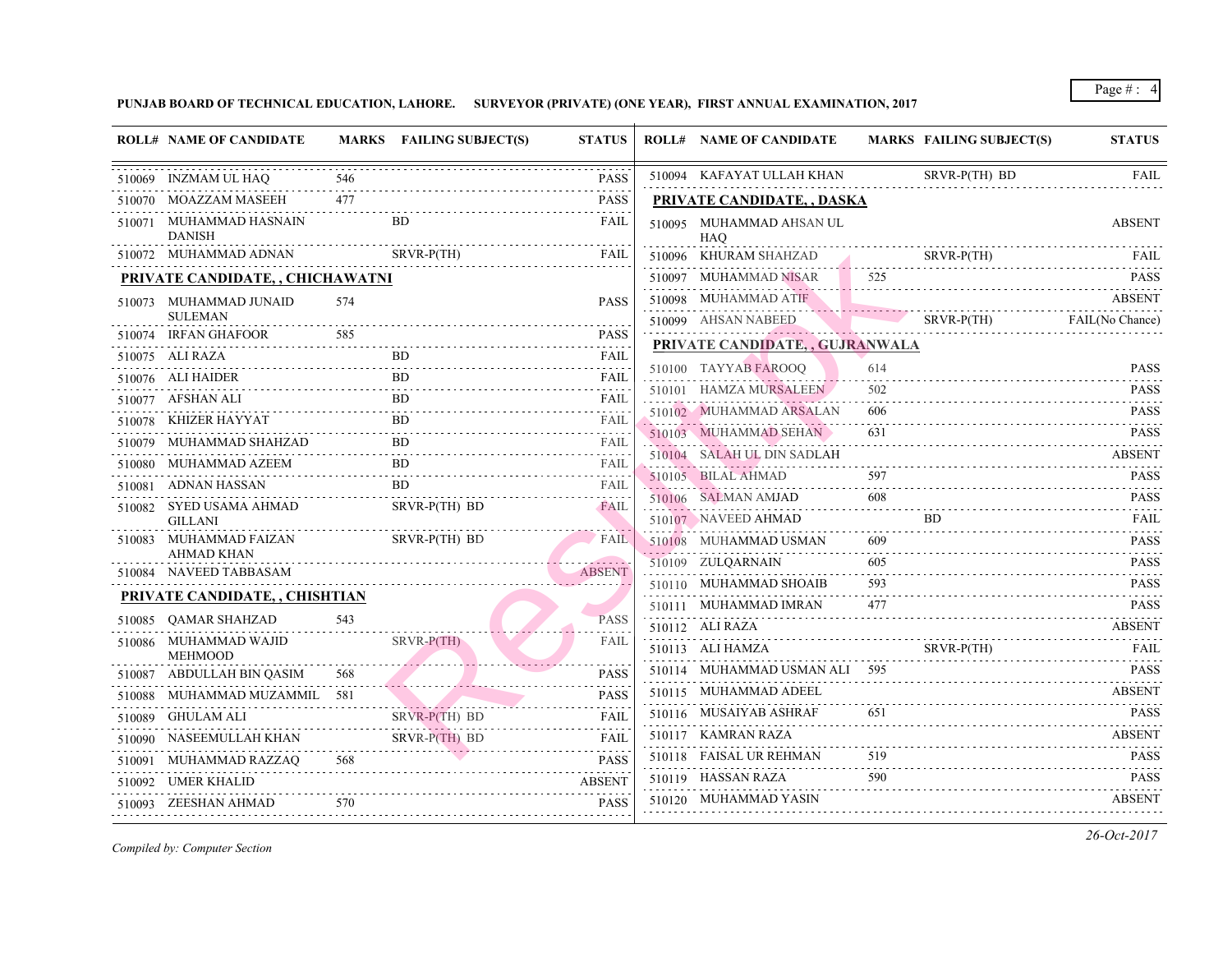| <b>ROLL# NAME OF CANDIDATE</b>   |      | MARKS FAILING SUBJECT(S) | <b>STATUS</b>                   | <b>ROLL# NAME OF CANDIDATE</b>           | <b>MARKS FAIL</b> |             |
|----------------------------------|------|--------------------------|---------------------------------|------------------------------------------|-------------------|-------------|
| 510121 MUHAMMAD AWAIS            | 615  |                          | <b>PASS</b>                     | 510149 MUHAMMAD ZAHID                    | 553               |             |
| PRIVATE CANDIDATE, , HAFIZABAD   |      |                          |                                 | <b>KHURSHEED</b><br>510150 JUNAID RAZZAQ | 571               |             |
| 510122 AMMAR HAIDAR              | 462  |                          | <b>PASS</b>                     | 510151 SYED EHSAN ALI                    | 554               |             |
| 510123 ALI MURTAZA               | 504  |                          | <b>PASS</b>                     | 510152 TAYYAB NASEER                     | 603               |             |
| 510124 FARZEEN ALI               | 413  |                          | <b>PASS</b>                     | 510153 MANZAR JAVAID                     | 530               |             |
| 510125 MUHAMMAD AWAIS            | 521  |                          | <b>PASS</b>                     | 510154 HAMED ALI KHAN                    | 609               |             |
| 510126 KALEEM ULLAH              | 42.7 |                          | <b>PASS</b>                     | 510155 AQIB HUSSAIN                      | 578               |             |
| 510127 SUFYAN HABIB              | 434  |                          | <b>PASS</b><br>.                | 510156 ARSLAN YASIN                      | 554               |             |
| 510128 ZAIN ALI                  | 453  |                          | <b>PASS</b>                     | 510157 DANISH ARIF                       | 565               |             |
| 510129 IRFAN AHMAD               | 434  |                          | <b>PASS</b><br>.                | 510158 ATASH RIAZ                        | 573               |             |
| 510130 ASAD LATIF                |      |                          | <b>ABSENT</b>                   | 510159 MUHAMMAD AHSAN KHAN 570           |                   |             |
| 510131 MUHAMMAD ATIF             | 510  |                          | <b>PASS</b>                     | 510160 SOHAIB SAGHIR                     | 550               |             |
| 510132 ABU SUFYAN                |      | SRVR-P(TH)               | FAIL                            | 510161 ZUBAID ALI                        | 532               |             |
| PRIVATE CANDIDATE, , HAJIRA(AJK) |      |                          |                                 | 510162 FARAN AHSAN                       | 534               |             |
| 510133 NOMAN MAJEED              | 542  |                          | <b>PASS</b>                     | 510163 AMIR AHMED                        | 525               |             |
| 510134 AHMED ALI                 | 627  |                          | <b>PASS</b>                     | 510164 WAJID HUSSAIN                     | 585               |             |
| 510135 ARBAB YAQOOB              | 576  |                          | PASS                            | 510165 ABDUL SAMAD AFTAB                 | 529               |             |
| 510136 WAQAR HUSSAIN             | 576  |                          | . <i>.</i><br><b>PASS</b>       | 510166 SAEED SIDDEEQ                     | 541               |             |
| 510137 ITTEFAQ AHMAD             | 583  |                          | .<br><b>PASS</b>                | PRIVATE CANDIDATE, , HAROONABAD          |                   |             |
| 510138 SOHAIL GHAFOOR            | 557  |                          | .<br><b>PASS</b>                | 510167 MUHAMMAD ADNAN                    |                   | <b>SRVF</b> |
| 510139 ABID RASHEED              | 577  |                          | $-1 - 1 - 1 = 0$<br><b>PASS</b> | ASGHAR                                   |                   |             |
| 510140 NOMAN ASGHAR              | 556  |                          | <b>PASS</b>                     | 510168 TAIMUR KHAN                       |                   | <b>SRVF</b> |
| 510141 WALEED ANJUM              | 563  |                          | <b>PASS</b>                     | 510169 MANZOOR KHAN                      |                   | <b>BD</b>   |
| 510142 MUHAMMAD SOHAIL           | 633  |                          | <b>PASS</b>                     | 510170 IMRAN KHAN                        |                   | BD.         |
| 510143 ZEESHAN RAZZAQ            | 553  |                          | <b>PASS</b>                     | 510171 NAVEED UR REHMAN                  |                   | <b>SRVF</b> |
| 510144 MUHAMMAD FAIZAN AZAM 553  |      |                          | <b>PASS</b>                     | 510172 MUHAMMAD ISHFAQ                   | 587               |             |
| 510145 WAHEED YAQUB              | 571  |                          | <b>PASS</b>                     | 510173 ZULQARNAIN HAIDER                 |                   | <b>SRVF</b> |
| 510146 SAUD MASUD                | 555  |                          | <b>PASS</b>                     | 510174 MUHAMMAD JABIR MUNIR 579          |                   |             |
| 510147 KASHIF ASLAM              | 539  |                          | <b>PASS</b>                     | 510175 MOHAMMAD SHERAZ                   |                   | <b>BD</b>   |
| 510148 MUZZAMAL FAROOQ           | 564  |                          | <b>PASS</b>                     | <b>FAROOQ</b>                            |                   |             |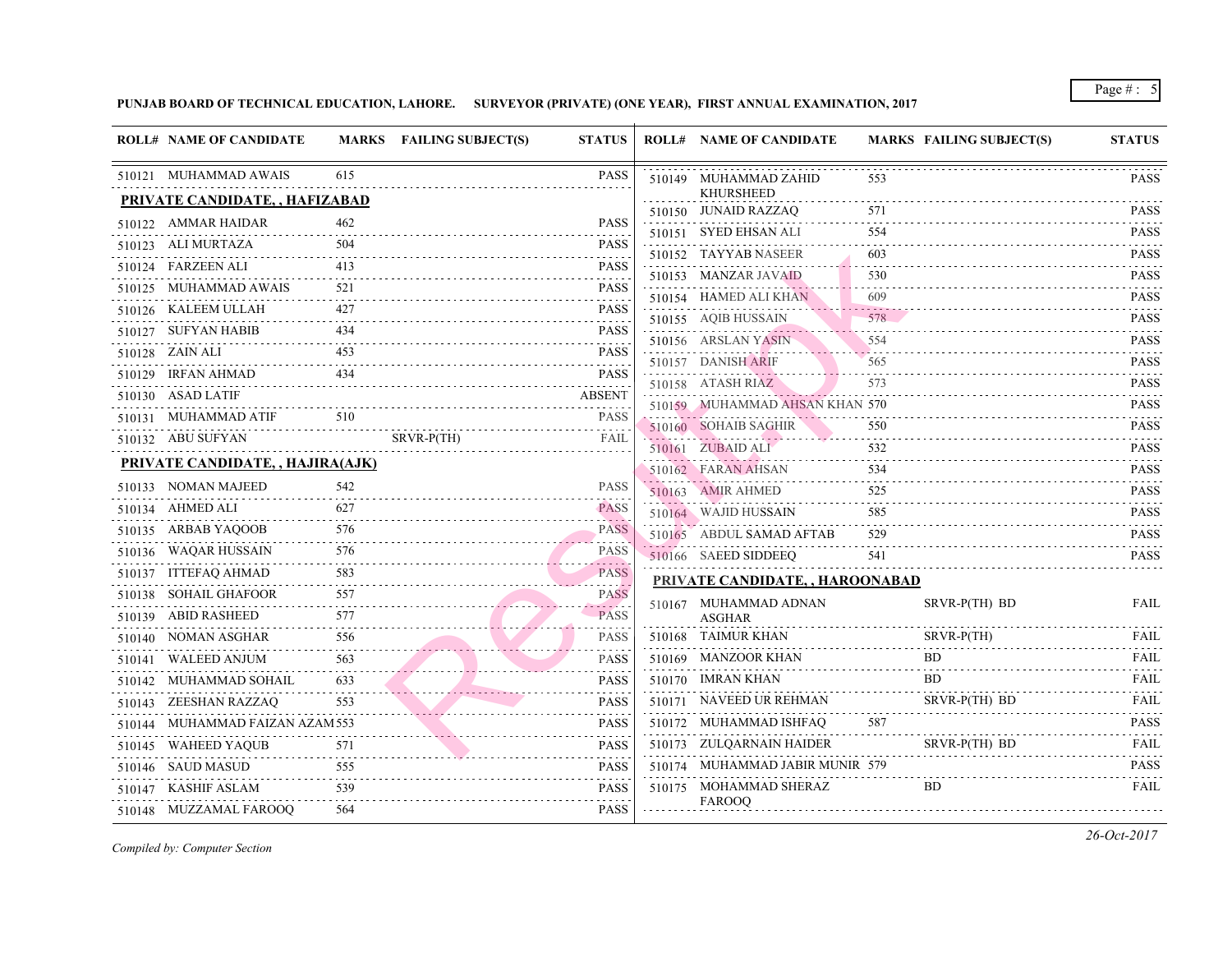|        | <b>ROLL# NAME OF CANDIDATE</b>           |     | MARKS FAILING SUBJECT(S) | <b>STATUS</b>    |   | <b>ROLL# NAME OF CANDIDATE</b>                  | <b>MARKS FAIL</b> |             |
|--------|------------------------------------------|-----|--------------------------|------------------|---|-------------------------------------------------|-------------------|-------------|
|        | 510176 MUHAMMAD MOHSIN                   | 597 |                          | <b>PASS</b>      |   | 510203 MUHAMMAD UMAR                            | 568               |             |
|        | <b>PRIVATE CANDIDATE, , JHANG</b>        |     |                          |                  |   | <b>FAROOQ SHAHZAD</b><br>510204 MUHAMMAD SOHAIL | 616               |             |
|        | 510177 MUNAWAR ABBAS                     | 556 |                          | <b>PASS</b>      |   | 510205 MARATAB ALI                              | 634               |             |
| 510178 | MUHAMMAD PERVEZ                          | 591 |                          | <b>PASS</b>      | . | 510206 JAHANZAIB                                |                   | <b>SRVF</b> |
|        | 510179 KHAZAR HAYAT                      | 592 |                          | <b>PASS</b>      |   | 510207 UMAR FAROOQ                              |                   |             |
|        | 510180 RAGHIB SHABIR                     | 579 |                          | <b>PASS</b><br>. |   | 510208 MUHAMMAD ARSHAD                          |                   | <b>SRVF</b> |
|        | 510181 MOHSIN RAZA                       | 557 |                          | <b>PASS</b>      |   | 510209 QAMAR UL ZAMAN                           |                   | BD.         |
|        | PRIVATE CANDIDATE, , JOHARABAD (KHUSHAB) |     |                          |                  |   | 510210 ZAFAR IQBAL                              |                   | BD.         |
|        | 510182 MUHAMMAD WASIM                    | 594 |                          | <b>PASS</b>      |   | 510211 MUTEE UR REHMAN                          |                   |             |
|        | <b>SAJJAD</b>                            |     |                          |                  |   | 510212 MUHAMMAD NASRULLAH 605                   |                   |             |
| 510183 | MUHAMMAD TOUQEER<br><b>AHMAD</b>         | 612 |                          | <b>PASS</b>      |   | 510213 MUHAMMAD IFTIKHAR                        |                   | BD.         |
| 510184 | UMAR YAQOOB                              | 592 |                          | <b>PASS</b>      |   | 510214 MUHAMMAD FARHAN                          |                   | BD.         |
|        | 510185 MUBEEN ANJUM                      | 547 |                          | <b>PASS</b>      |   | <b>KHAN</b>                                     |                   |             |
| 510186 | MUHAMMAD RIZWAN                          | 566 |                          | <b>PASS</b>      |   | 510215 MUHAMMAD ASIF                            | 589               |             |
| 510187 | MUHAMMAD ADIL SHAD                       | 579 |                          | <b>PASS</b>      |   | 510216 MUHAMMAD WAQAS                           | 597               |             |
|        | 510188 SHAMSHAD SHAKEEL                  | 600 |                          | <b>PASS</b>      |   | 510217 MUHAMMAD HAYAT                           | 537               |             |
|        | 510189 ABDUL QADIR                       |     | <b>BD</b>                | FAIL             |   | 510218 ROMAN AHMED                              | 602               |             |
| 510190 | WASEEM SAJJAD                            |     | BD.                      | FAIL             |   | 510219 MUHAMMAD USMAN                           | 596               |             |
| 510191 | MUBASHIR ULLAH                           | 589 |                          | .<br><b>PASS</b> |   | 510220 MUHAMMAD SHAHZAD                         | 614               |             |
| 510192 | <b>CHAMAN ABBAS</b>                      |     | <b>BD</b>                | FAIL             |   | 510221 ZAHID IQBAL                              |                   | BD.         |
| 510193 | MUHAMMAD SAFDAR                          | 600 |                          | PASS             |   | 510222 ABID ALI                                 |                   | BD.         |
|        | 510194 SAQIB BASHIR                      |     | <b>BD</b>                | FAIL             |   | 510223 SAID RASOOL                              |                   | <b>SRVF</b> |
| 510195 | MUHAMMAD IMRAN KHAN 590                  |     |                          | <b>PASS</b>      |   | 510224 GHULAM FAREED                            |                   | <b>BD</b>   |
|        | 510196 MUHAMMAD MAJID                    | 595 |                          | <b>PASS</b>      |   | 510225 MUHAMMAD IJAZ KHAN                       |                   | <b>BD</b>   |
|        | 510197 MUHAMMAD UMAR                     | 584 |                          | <b>PASS</b>      |   | 510226 MUHAMMAD ZUBAIR<br>HASAN                 |                   | BD.         |
| 510198 | TAHIR MUJEEB UR REHMAN591                |     |                          | <b>PASS</b>      |   | 510227 ASMAT ULLAH                              |                   | <b>SRVF</b> |
| 510199 | KHURRAM SHAHZAD                          |     |                          | <b>PASS</b>      |   | 510228 MUHAMMAD IMRAN KHAN                      |                   | BD.         |
|        | 510200 MUHAMMAD NADEEM                   | 561 |                          | <b>PASS</b>      |   | 510229 MUHAMMAD TARIQ SAEED 575                 |                   |             |
| 510201 | ISRAR HUSSAIN                            |     | <b>BD</b>                | FAIL             |   | 510230 MUHAMMAD SHAHID ASIF 533                 |                   |             |
|        | 510202 MEHMOOD UL HASSAN                 | 572 |                          | <b>PASS</b>      |   |                                                 |                   |             |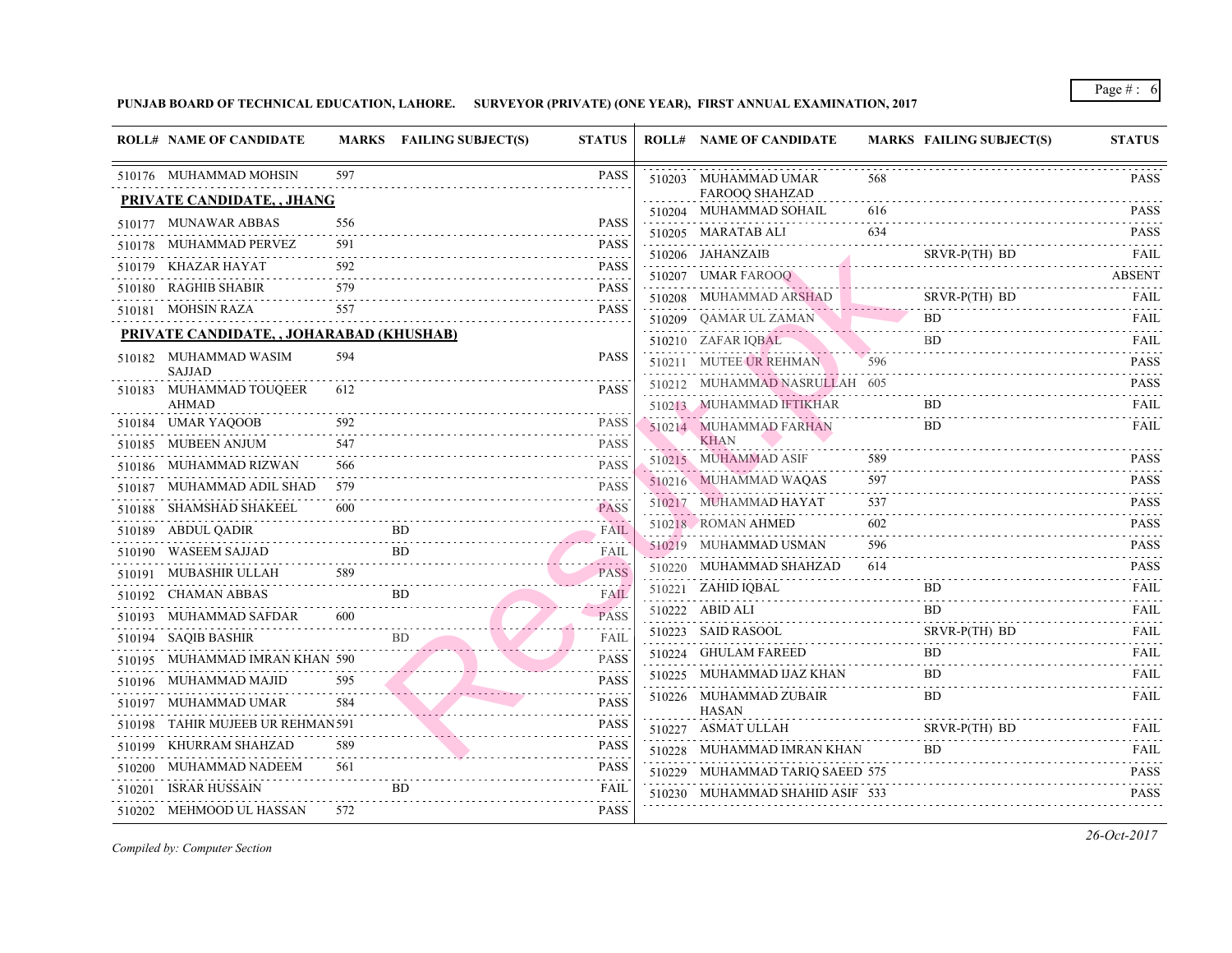| <b>ROLL# NAME OF CANDIDATE</b>   |     | MARKS FAILING SUBJECT(S) | <b>STATUS</b>    | <b>ROLL# NAME OF CANDIDATE</b>          | <b>MARKS FAIL</b> |             |
|----------------------------------|-----|--------------------------|------------------|-----------------------------------------|-------------------|-------------|
| 510231 REHMAT ALI                |     | $SRVR-P(TH)$             | <b>FAIL</b>      | 510259 MUHAMMAD NASIR                   |                   | <b>SRVF</b> |
| 510232 ALAM SHER KHAN            |     | BD.                      | FAIL             | 510260 MUHAMMAD HASNAIN                 |                   | <b>SRVF</b> |
| 510233 SAFDAR ALI KHAN           |     | BD.                      | FAIL             | 510261 ANSAR IQBAL                      |                   | <b>SRVF</b> |
| 510234 MUHAMMAD SALEEM<br>.      |     | SRVR-P(TH) BD            | FAIL             | 510262 MUHAMMAD BADAR                   |                   | <b>SRVF</b> |
| 510235 SAMI ULLAH                |     | SRVR-P(TH) BD            | FAIL             | 510263 SHEHIK AMAN                      | 616               |             |
| 510236 INAYAT ULLAH              |     |                          | FAIL             | 510264 MUHAMMAD FIAZ                    | 538               |             |
| 510237 ZOHIB HASSAN              | 541 |                          | <b>PASS</b>      | 510265 MUHAMMAD NISAR AHMED             |                   | <b>SRVF</b> |
| 510238 MUHAMMAD EHSAN            |     | SRVR-P(TH) BD            | FAIL             | 510266 SAQIB NAWAZ                      |                   | <b>SRVF</b> |
| 510239 FARHAN AHMAD              |     | SRVR-P(TH) BD            | FAIL             | 510267 QAMAR IQBAL                      |                   | <b>SRVF</b> |
| 510240 MUHAMMAD KHAN             |     |                          | FAIL             | 510268 MUHAMMAD SABIR                   |                   | <b>SRVF</b> |
| 510241 HASHIM ALI                |     | BD.                      | FAIL             | 510269 ABDULLAH                         |                   |             |
| 510242 MUHAMMAD NOMAN            |     | <b>BD</b>                | FAIL             | 510270 MUHAMMAD IRFAN                   |                   | <b>SRVF</b> |
| JABBAAR<br>510243 MUHAMMAD USMAN |     |                          | <b>FULL FAIL</b> | 510271 MUHAMMAD SAQIB JAVAID            |                   | <b>SRVF</b> |
| 510244 HAFIZ MUHAMMAD ASIF       |     | SRVR-P(TH) BD            | .                | 510272 MUSHTAQ AHMAD                    |                   | <b>SRVF</b> |
| 510245 BILAL AHMED               |     |                          | FAIL             | 510273 TASWOR HAYAT                     |                   |             |
| 510246 MUHAMMAD NAVEED           |     |                          |                  | 510274 MUHAMMAD FAROOQ<br>.             |                   | <b>SRVF</b> |
| 510247 SABIR HAYAT               |     |                          | <b>FULL FAIL</b> | 510275 SHEHRYAR                         | 495               |             |
| 510248 MUHAMMAD SOHAIB           |     | SRVR-P(TH) BD            | FAIL             | 510276 SIKANDAR ZAMAN                   |                   | <b>SRVF</b> |
| <b>YOUSAF</b>                    |     |                          |                  | 510277 SHAKEEL AHMAD                    |                   |             |
| 510249 AMAN ULLAH                |     |                          | <b>FULL FAIL</b> | 510728 MIAN MEHBOOB ALAM                | 582               |             |
| 510250 ABDUL GHAFAR KHAN         | 547 | $N = 547$                | <b>PASS</b>      | PRIVATE CANDIDATE,, KHANEWAL            |                   |             |
| 510251 AZIZ ULLAH KHALID         |     | . <del>.</del>           | <b>ABSENT</b>    | 510278 MUHAMMAD BILAL                   |                   | <b>SRVF</b> |
| 510252 FAIZAN ALI                | 505 | $\frac{505}{200}$        | <b>PASS</b>      | 510279 MUHAMMAD RASHID                  |                   | <b>SRVF</b> |
| 510253 MUHAMMAD RIZWAN           |     |                          | FAIL             | 510280 MUHAMMAD MUZAFFAR                |                   | <b>SRVF</b> |
| 510254 ASAD ULLAH                |     | $SRVR-P(TH)$             | FAIL             | ABBAS                                   |                   |             |
| 510255 INAM ULLAH KHAN           |     | SRVR-P(TH) BD            | FAIL             | 510281 SOHAIL AKHTAR                    |                   | <b>SRVF</b> |
| 510256 MUHAMMAD SALEEM           |     | SRVR-P(TH) BD            | FAIL             | 510282 RAO ABDUL WAHAB                  | 565               |             |
| 510257 MUHAMMAD WARIS            |     | $SRVR-P(TH)$             | FAIL             | 510283 ALI ATHAR NASIR                  |                   | <b>SRVF</b> |
| 510258 MUHAMMAD AHMAD            |     | $SRVR-P(TH)$             | <b>FAIL</b>      | 510284 FAROOQ AZAM                      |                   | <b>SRVF</b> |
| FARAZ                            |     |                          |                  | 510285 MUHAMMAD FARHAN<br><b>BASHIR</b> |                   | <b>SRVF</b> |
|                                  |     |                          |                  |                                         |                   |             |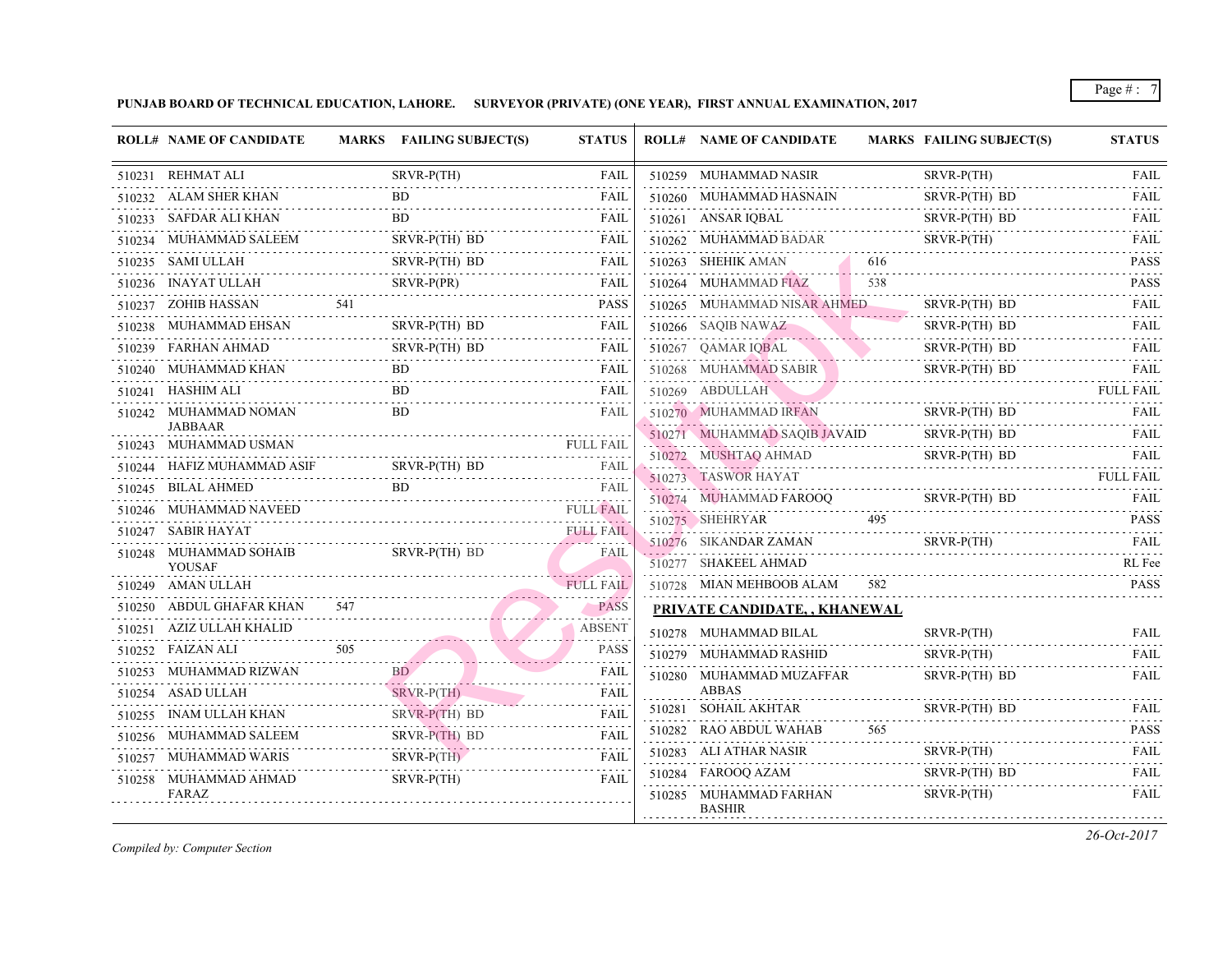| <b>ROLL# NAME OF CANDIDATE</b>                |     | MARKS FAILING SUBJECT(S)                              | <b>STATUS</b>                                                | <b>ROLL# NAME OF CANDIDATE</b>                | <b>MARKS FAIL</b> |             |
|-----------------------------------------------|-----|-------------------------------------------------------|--------------------------------------------------------------|-----------------------------------------------|-------------------|-------------|
| 510286 ADEEL AHAMAD                           |     | SRVR-P(TH) BD                                         | FAIL                                                         | 510314 MUHAMMAD WAQAS                         |                   |             |
| 510287 AAMAD AHMAD                            | 556 |                                                       | <b>PASS</b>                                                  | <b>YOUNIS</b><br>510315 ZEESHAN HAIDER        |                   | <b>SRVF</b> |
| 510288 NASIR ALI                              |     | LI SRVR-P(TH) BD                                      | <b>FAIL</b><br>.                                             |                                               |                   |             |
| 510289 FAISAL AMIN                            | 561 |                                                       | <b>PASS</b>                                                  | <b>PRIVATE CANDIDATE, , LAHORE</b>            |                   |             |
| 510290 ALI HASSAN                             |     | $SRVR-P(TH)$                                          | $\omega$ , $\omega$ , $\omega$ , $\omega$ , $\omega$<br>FAIL | 510316 MUHAMMAD FAISAL                        |                   | <b>SRVF</b> |
| 510291 MUHAMMAD SHOAIB<br>AKRAM               |     | $SRVR-P(TH)$                                          | .<br><b>FAIL</b>                                             | 510317 MUZAMMAL ALI<br>510318 MUHAMMAD WASEEM | $\frac{370}{ }$   | <b>SRVF</b> |
| 510292 MUHAMMAD BILAL ZAHID                   |     | SRVR-P(TH) BD                                         | FAIL                                                         | 510319 MUHAMMAD REHMAN                        |                   |             |
| 510293 SAJID ALI                              | 569 |                                                       | <b>PASS</b>                                                  | 510320 ALI HASSAN                             |                   | <b>SRVF</b> |
| 510294 GHULAM HAIDER                          |     | SRVR-P(TH)                                            | FAIL                                                         | 510321 TEHZEEB HUSSAIN                        |                   | <b>SRVF</b> |
|                                               |     |                                                       | <b>PASS</b>                                                  | 510322 SOHAIL RIAZ                            |                   | <b>SRVF</b> |
| 510296 TARIQ RAHEEM                           |     | $SRVR-P(TH)$                                          | FAIL                                                         | 510323 ZEESHAN SABIR                          |                   | <b>SRVF</b> |
| 510297 KHALID BASHIR                          |     | SRVR-P(TH) BD                                         | FAIL                                                         | 510324 JAVED IQBAL                            |                   |             |
| 510298 KASHIF HUSSAIN                         |     | SRVR-P(TH) BD                                         | FAIL                                                         | 510325 MUHAMMAD MUSHTAQ                       |                   | <b>SRVF</b> |
| 510299 UMAR FAROOQ                            |     | $SRVR-P(TH)$                                          | .<br>FAIL                                                    | 510326 USAMA AZAM                             | . <del>.</del>    | <b>SRVF</b> |
| 557<br>510300 HAIDAR WAQAS                    |     |                                                       | <b>PASS</b>                                                  | 510327 ALI HASSAN                             | 428               |             |
| 510301 MUHAMMAD AWAIS<br><b>BASHIR</b>        | 532 |                                                       | <b>PASS</b>                                                  | 510328 NABEEL ALI                             | 379               |             |
| 510302 NOOR SAMAND                            |     | SRVR-P(TH)<br>SRVR-P(TH)                              | FAIL                                                         | 510329 JAMAL ASGHAR                           |                   |             |
| 510303 MUHAMMAD KHALID 546                    |     |                                                       | <b>PASS</b>                                                  | 510330 MUJTABA HAIDER NAJAMI                  |                   |             |
| 510304 ZAIN UL ABIDEEN HASSAN SRVR-P(TH)      |     | $SRVR-P(TH)$                                          | .<br>FAIL                                                    | 510331 <b>IMRAN KHAN</b>                      |                   | <b>SRVF</b> |
| 510305 IJAZ ARHSAD                            |     | SRVR-P(TH) BD                                         | $-1 - 1 - 1 = 1$<br>FAIL                                     | 510332 TOQEER MUHAMMAD                        |                   | <b>SRVF</b> |
| 510306 MUHAMMAD YOUNAS BD                     |     |                                                       | .<br><b>FAIL</b>                                             | 510729 MIRZA ALI ANWAR BAIG                   |                   |             |
| 510307 SAIF ULLAH                             | 536 |                                                       | .<br><b>PASS</b>                                             | 510730 MUHAMMAD IMTIAZ                        | 367               |             |
| 510308 WAJID HUSSAIN                          |     | $SRVR-P(TH)$ BD                                       | FAIL                                                         | <b>PRIVATE CANDIDATE, , MAILSI</b>            |                   |             |
| 510309 MUHAMMAD ZUBAIR<br><b>JAVED</b>        | 550 |                                                       | <b>PASS</b>                                                  | 510333 MUHAMMAD SHAHBAZ                       |                   | <b>SRVF</b> |
| 510310 NASIR ALI<br>510310 NASIR ALI 545 PASS |     |                                                       |                                                              | 510334 MUHAMMAD ASAD                          |                   | <b>SRVF</b> |
| 510311 MANZAR ALI                             | 569 | $\frac{1}{2}$ 569                                     | <b>PASS</b>                                                  | 510335 MUBASHIR AHMAD                         |                   | <b>SRVF</b> |
| 510312 SAMI ULLAH                             |     | $\begin{bmatrix} 570 & & & \text{PASS} \end{bmatrix}$ |                                                              | PRIVATE CANDIDATE, , MANDI BAHAUDDIN          |                   |             |
| 510313 HUSSAIN AHMAD                          |     | SRVR-P(TH)                                            | <b>FAIL</b>                                                  | 510336 FAIZ UL HASSAN                         |                   | <b>SRVF</b> |
|                                               |     |                                                       |                                                              | 510337 ADEEL HASAN                            | 517               |             |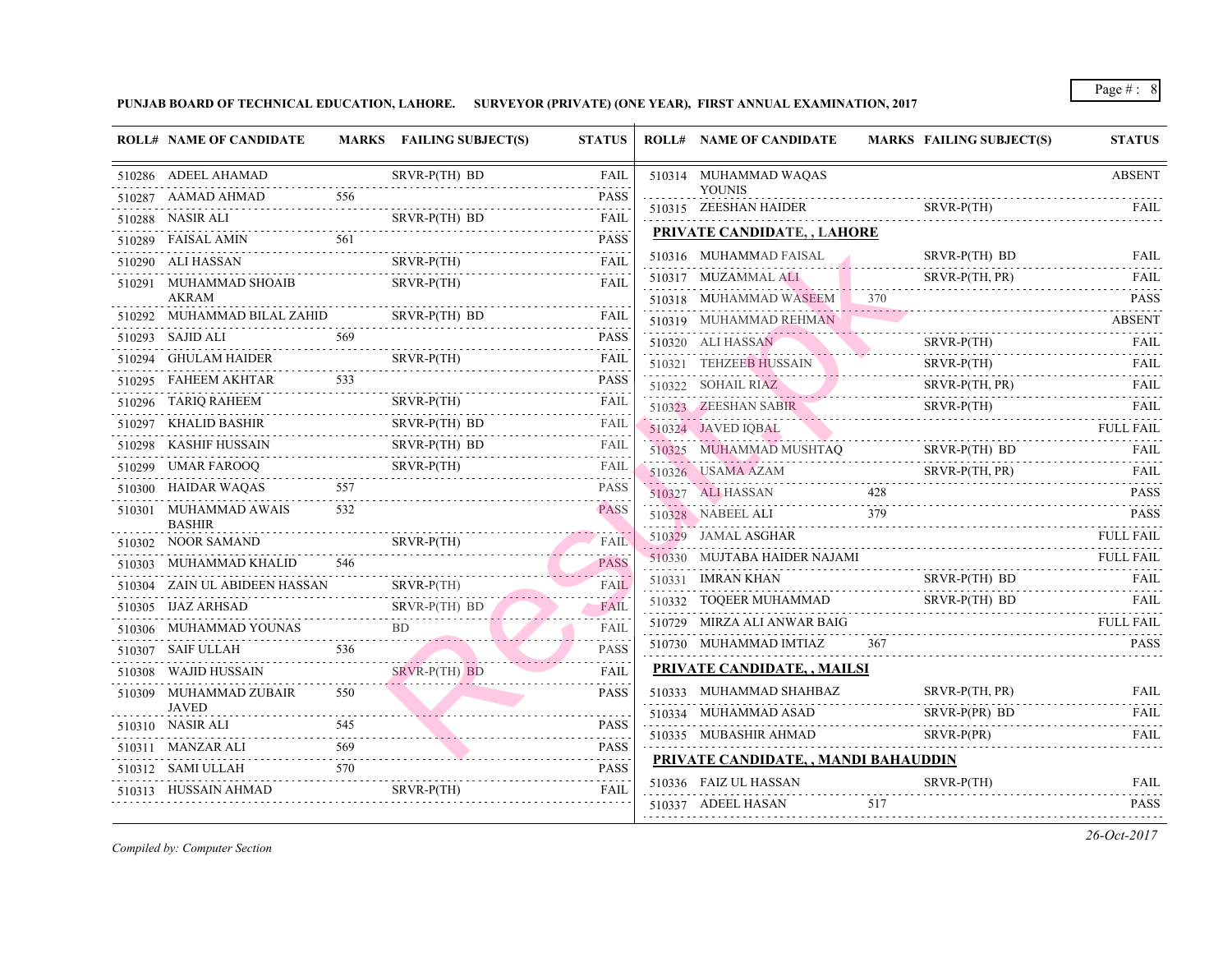| <b>ROLL# NAME OF CANDIDATE</b>       |          | MARKS FAILING SUBJECT(S) | <b>STATUS</b>                              | <b>ROLL# NAME OF CANDIDATE</b>           | <b>MARKS FAIL</b> |             |
|--------------------------------------|----------|--------------------------|--------------------------------------------|------------------------------------------|-------------------|-------------|
| 510338 WAQAR UL HASAN                | 583      |                          | <b>PASS</b>                                | 510367 MUHAMMAD ABDULLAH 550             |                   |             |
| 510339 MUHAMMAD HASNAIN              | 533      |                          | <b>PASS</b>                                | 510368 MUHAMMAD SHOAIB GULL 486          |                   |             |
| 510340 ATTA UR REHMAN                | 576      |                          | <b>PASS</b>                                | 510369 SALMAN ILYAS                      |                   | <b>BD</b>   |
| 510341 SAFDAR HUSSAIN                | 510      |                          | PASS                                       | 510370 HAMID REHMAN                      |                   | BD          |
| 510342 BILAL ASHRAF                  | 510      |                          | PASS                                       | 510371 SANWAL ANWAR                      |                   | BD.         |
| 510343 ISRAR RIAZ                    |          | SRVR-P(TH)               | FAIL                                       | 510372 MUHAMMAD HAFEEZ                   |                   | <b>SRVF</b> |
| 510344 ARSLAN HUSSAN                 | 597      |                          | PASS                                       | 510373 SYED ALI HAIDER                   |                   | BD          |
| 510345 BILAL HUSSAIN                 | 479<br>. |                          | <b>PASS</b>                                | 510374 ZAMAN NAZIR                       | 456               |             |
| 510346 QADEER AHMAD                  | 469      |                          | <b>PASS</b>                                | 510375 MUDASSAR SHARIF                   | 526               |             |
| 510347 QAMAR WAQAS                   | 535      |                          | <b>PASS</b>                                | 510376 RAZA AJMAL                        | 454               |             |
| 510348 MUBASHIR SARDAR               | 539      |                          | <b>PASS</b>                                | 510377 BILAL ARIF                        | 547               |             |
| 510349 ARSLAN KHALID                 | 545      |                          | <b>PASS</b>                                | 510378 TARIQ MEHMOOD                     | 526               |             |
| 510350 TAYYAB AHSAN                  | 558      |                          | <b>PASS</b>                                | 510379 SYED ARSLAN JAFARI                | 526               |             |
| 510351 TAMOOR IJAZ                   | 587      |                          | <b>PASS</b>                                | 510380 BINYAMEEN                         |                   | BD.         |
| 510352 MUHAMMAD ARSHAD               | 504      |                          | <b>PASS</b>                                | 510381 MOHAMMAD ZAHID                    | 532               |             |
| 510353 AWAIS ASLAM                   | 560      |                          | <b>PASS</b><br><b>Contractor</b>           | 510382 SYED ALI QASIM SHAH               | 505               |             |
| 510354 FAISAL IJAZ AHMAD             | 485      |                          | <b>PASS</b>                                | 510383 KHURAM SHAHZAD                    |                   | <b>BD</b>   |
| 510355 ABDUL SHAZEEL                 | 517      |                          | <b>PASS</b>                                | 510384 WASEEM AKRAM                      | 528               |             |
| 510356 MUHAMMAD IMRAN                | 556      |                          | <b>PASS</b>                                | 510385 MUHAMMAD TABISH TAHIR             |                   |             |
| <b>ZAMAN</b><br>510357 MUHAMMAD FRAZ |          | BD.                      | <b>FAIL</b>                                | 510386 SAEED AHMAD                       |                   | <b>SRVF</b> |
| 510358 HUSSNAIN FAZAL                |          |                          | .<br><b>PASS</b>                           | 510387 WAQEE ASHRAF                      | 520               |             |
| 510359 BILAL HASSAN                  | 506      |                          | .<br><b>PASS</b>                           | 510388 YASIR IQBAL                       | 518               |             |
| 510360 ATIF SIDDIQUE                 | 490      |                          | $- - - - - -$<br><b>PASS</b>               | 510389 MUHAMMAD IMRAN                    | 545               |             |
| 510361 AMIR SHEHZAD                  | 468      |                          | .<br>PASS                                  | 510390 MUHAMMAD EHTISHAM<br><b>AZHAR</b> | 549               |             |
| 510362 AQIB ASLAM                    | 547      |                          | <b>PASS</b>                                | 510391 MUHAMMAD IRFAN                    | 561               |             |
| 510363 ZIL E SUBHANI                 | 466      |                          | PASS                                       | <b>RAFIQUE</b>                           |                   |             |
| .<br>510364 KHIZAR ALI               |          |                          | PASS                                       | 510392 SALEEM AZAM                       | 570               |             |
| 510365 SHERAZ ALI                    |          | SRVR-P(TH) BD            | $\sim$ $\sim$ $\sim$ $\sim$ $\sim$<br>FAIL | 510393 MUHAMMAD AQIB HAYAT 470           |                   |             |
| 510366 ABDUR RAHMAN ASHRAF 531       |          |                          | PASS                                       | 510394 AMEER HAMZA                       | 489               |             |
|                                      |          |                          |                                            | 510395 AKMAL HUSSAIN                     | 501               |             |
|                                      |          |                          |                                            |                                          |                   |             |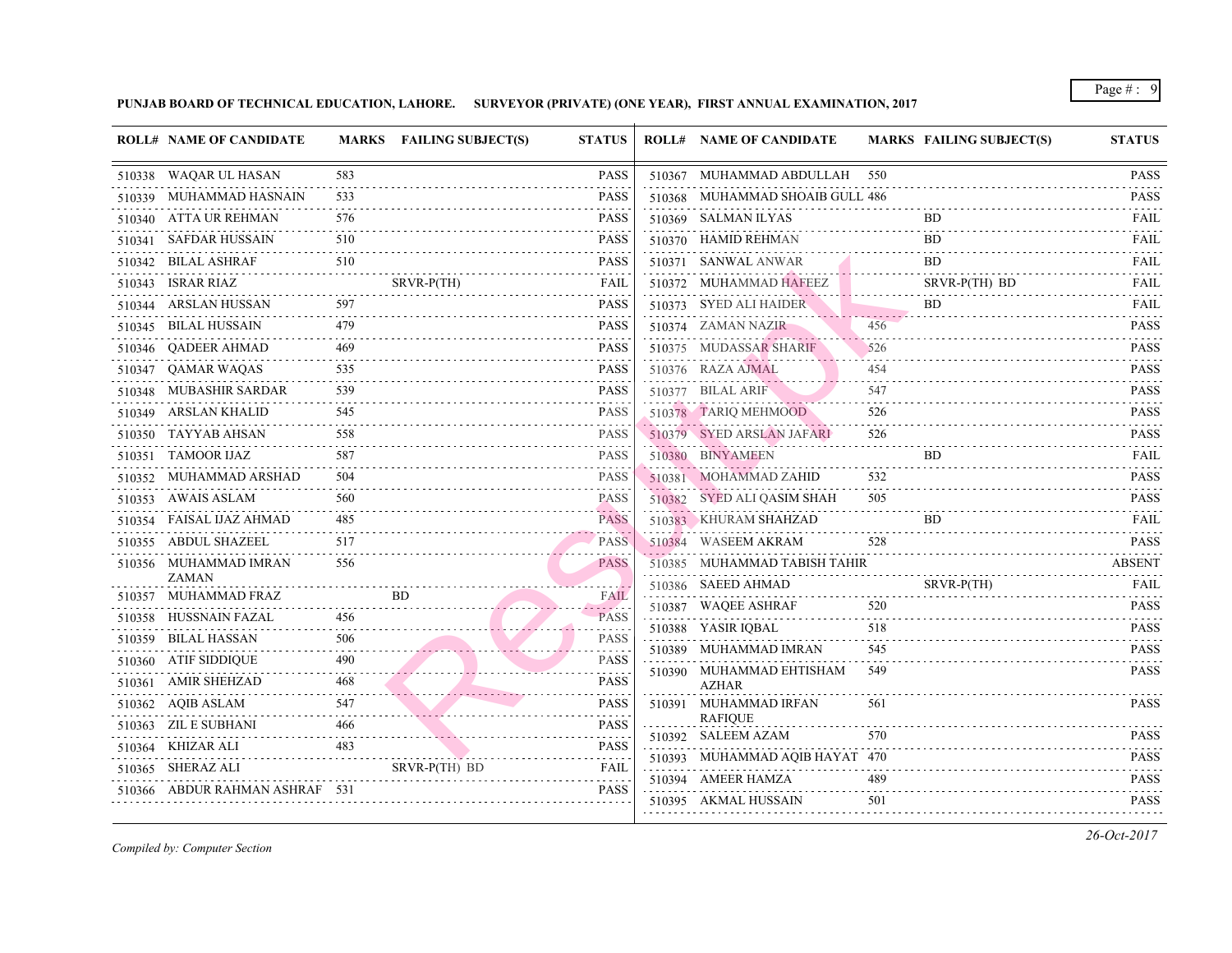|        | <b>ROLL# NAME OF CANDIDATE</b>            |                             | MARKS FAILING SUBJECT(S) | <b>STATUS</b>               | <b>ROLL# NAME OF CANDIDATE</b>          | <b>MARKS FAIL</b> |             |
|--------|-------------------------------------------|-----------------------------|--------------------------|-----------------------------|-----------------------------------------|-------------------|-------------|
|        | 510396 USAMA ARSHAD                       | 461                         |                          | <b>PASS</b>                 | 510425 MUHAMMAD QASIM                   |                   | <b>SRVF</b> |
|        | 510397 HUSNAIN UL BARKAT                  |                             |                          | <b>FULL FAIL</b>            | 510426 HAMZA SHABBIR                    |                   | <b>SRVF</b> |
|        | 510398 WAQAS HUSSAIN ZAFAR 477            |                             |                          | <b>PASS</b>                 | 510427 MUQADDAS HUSSAIN                 |                   | BD.         |
|        | 510399 MUZZAMAL HUSSAIN                   |                             |                          | <b>ABSENT</b>               | 510428 ASAD SIDDIQUE                    |                   | BD.         |
|        | 510400 HAMID NASIR                        | 450                         |                          | <b>PASS</b>                 | 510429 MUHAMMAD JAHANGEER               |                   | <b>BD</b>   |
|        | 510401 HASAN ALI                          |                             | SRVR-P(TH) BD            | FAIL                        | 510430 ALI HASSAN                       | 482               |             |
|        | 510402 IFTIKHAR AHMED 532<br>.            |                             |                          | <b>PASS</b>                 | 510431 AFAQ IJAZ                        |                   | <b>SRVF</b> |
|        | 510403 MUHAMMAD QASIM                     | 476                         |                          | <b>PASS</b>                 | PRIVATE CANDIDATE,, MIAN CHANNU         |                   |             |
|        | 510404 NOMAN ALI                          | 454                         |                          | <b>PASS</b>                 | 510432 RASHID NAZ                       |                   |             |
|        | 510405 MUHAMMAD EHTISHAM<br><b>HAIDAR</b> |                             | $SRVR-P(TH)$             | FAIL                        | 510433 IMRAN HAIDER                     | 546               |             |
|        | 510406 AFAQ AZHAR                         | 460                         |                          | <b>PASS</b>                 | 510434 MUHAMMAD AZHAR<br><b>MEHBOOB</b> | 532               |             |
|        | 510407 RASHID IQBAL                       | 522                         |                          | <b>PASS</b>                 | 510435 AAMIR IQBAL                      | 559               |             |
|        | 510408 MUHAMMAD HAMZA                     |                             | SRVR-P(TH) BD            | FAIL                        | 510436 MUHAMMAD USMAN                   | 591               |             |
|        | 510409 MUHAMMAD AWAIS                     |                             |                          | <b>FULL FAIL</b>            | 510437 SAAD JAMIL                       | 598               |             |
|        | 510410 FAIZAN AHMED                       |                             |                          | <b>ABSENT</b>               | PRIVATE CANDIDATE,, MULTAN              |                   |             |
|        | 510411 MUHAMMAD ISMAIL                    |                             |                          | <b>PASS</b>                 | 510438 FAHAD BILAL                      | 501               |             |
|        | 510412 MUHAMMAD IKRAM                     |                             |                          | ABSENT                      | 510439 KHURRAM RASHEED                  |                   | <b>SRVF</b> |
|        | 510413 TAYYAB AHMAD                       | 522<br>$\omega$ is a set of |                          | <b>PASS</b><br>. <i>.</i> . | 510440 SADAM HUSSAIN                    |                   |             |
|        | 510414 MUHAMMAD ARSLAN                    | 500<br>.                    | PASS                     | <b>PASS</b>                 |                                         |                   |             |
|        | 510415 MUHAMMAD ADNAN                     | 543                         |                          | <b>PASS</b>                 | PRIVATE CANDIDATE, , MUZAFFARGARH       |                   |             |
|        | 510416 MUHAMMAD NAEEM                     |                             |                          | <b>ABSENT</b>               | 510441 MUHAMMAD AWAIS ZAFAR 492         |                   |             |
|        | 510417 RIASAT ALI                         |                             |                          | <b>ABSENT</b>               | 510442 MUHAMMAD SAAD<br><b>NADEEM</b>   |                   |             |
|        | 510418 ADNAN ALI                          | 538                         |                          | <b>PASS</b>                 | 510443 ZOHAIB JAMAL                     |                   |             |
|        | 510419 FAISAL SHAHZAD                     | 538                         |                          | <b>PASS</b>                 | PRIVATE CANDIDATE, , NAROWAL            |                   |             |
|        | 510420 WAHEED AHMAD                       | 527                         |                          | <b>PASS</b>                 | 510444 MUHAMMAD ATIF                    | 473               |             |
|        | 510421 MUHAMMAD SHARIF                    | 504                         |                          | <b>PASS</b>                 | 510445 MUHAMMAD QASIM                   | 469               |             |
|        | 510422 FURQAN HAMEED                      | 581                         |                          | <b>PASS</b>                 | 510446 KHALID HUSSAIN                   | 476               |             |
| 510423 | <b>UMAR ASHRAF</b>                        | 582                         |                          | PASS                        | 510447 MUHAMMAD AWAIS                   | 456               |             |
|        | 510424 HAFIZ MUHAMMAD BILAL               |                             |                          | <b>ABSENT</b>               | 510448 RIZWAN KHUDABAKSH                |                   |             |
|        |                                           |                             |                          |                             |                                         |                   |             |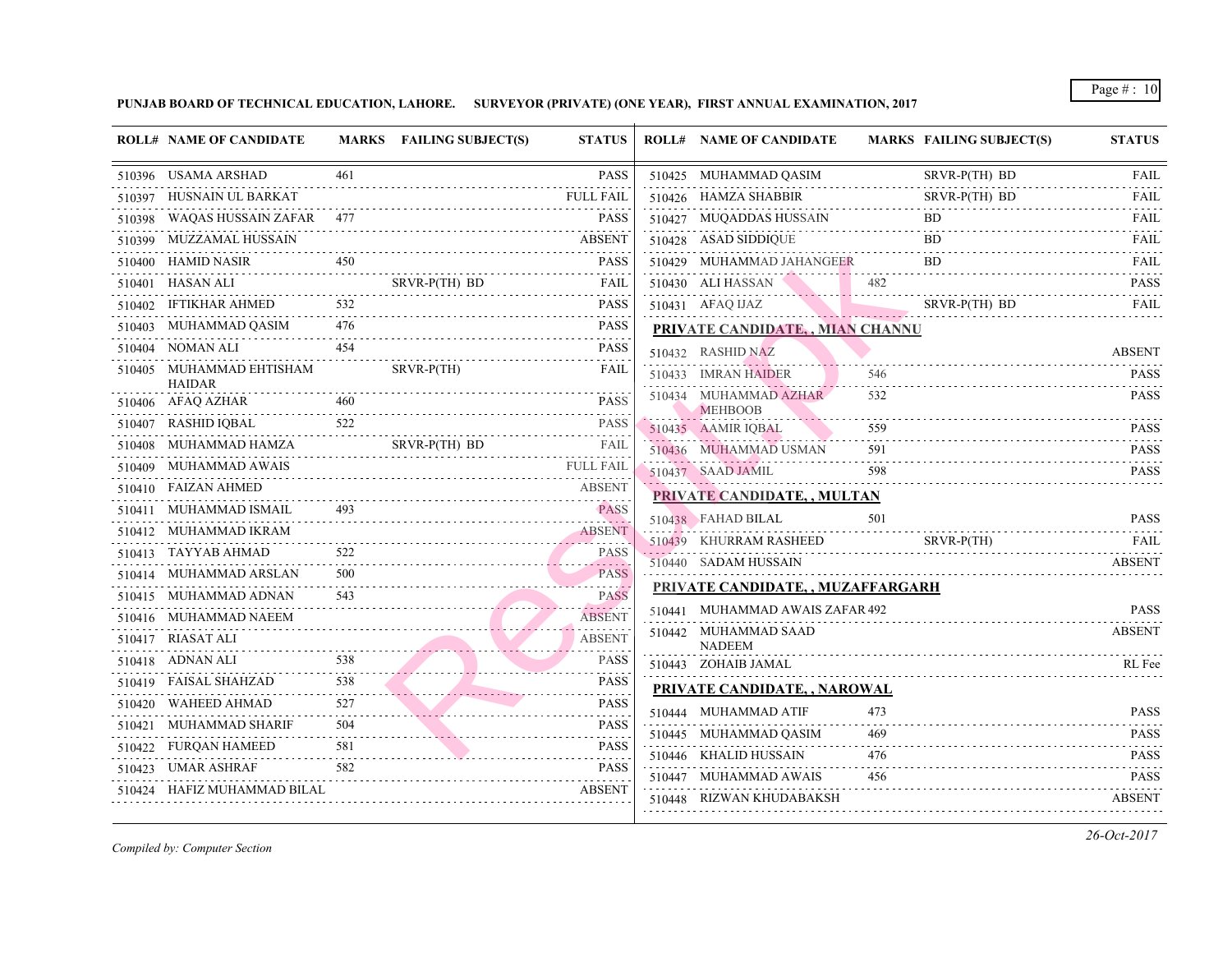| <b>ROLL# NAME OF CANDIDATE</b>       |          | MARKS FAILING SUBJECT(S) | <b>STATUS</b> | <b>ROLL# NAME OF CANDIDATE</b>              | <b>MARKS FAIL</b> |             |
|--------------------------------------|----------|--------------------------|---------------|---------------------------------------------|-------------------|-------------|
| 510449 MUBASHIR SHARIF               | 486      |                          | <b>PASS</b>   | 510473 ZAHEER AHMED                         |                   | <b>SRVF</b> |
| 510450 FAISAL ALI                    | 483      |                          | <b>PASS</b>   | 510474 ZEESHAN AZIZ                         |                   | <b>SRVF</b> |
| 510451 HAMID RAFIQUE                 | 436      |                          | <b>PASS</b>   | 510475 WALEED ASLAM                         | 483               |             |
| 510452 AHSAN SULTAN                  |          | SRVR-P(TH, PR)           | FAIL          | 510476 MUAZAM ALI KHAN                      | 478               |             |
| 510453 MUHAMMAD AHSAN<br>NAWAZ       | 429      |                          | <b>PASS</b>   | 510477 MUHAMMAD QASIM                       |                   | <b>BD</b>   |
| <b>PRIVATE CANDIDATE, , PASRUR</b>   |          |                          |               | 510478 MUHAMMAD SHAFIQUE 543                |                   |             |
| 510454 ADEEL MANZOOR                 |          | <b>BD</b>                | FAIL          | 510479 AQUIB JAVED<br>510480 SHAHBAZ AHMAD  | 503<br>490        |             |
| 510455 UMAIR TARIQ                   | 575      |                          | <b>PASS</b>   | 510481 EJAZ UL HAQ                          |                   | BD.         |
| 510456 MUHAMMAD UZAIR                | 528      |                          | <b>PASS</b>   | 510482 NIBRAS ALI                           |                   | <b>SRVF</b> |
| 510457 MUHAMMAD FARHAN               | .<br>547 |                          | <b>PASS</b>   | 510483 AMMAR ZAREEF                         | 513               |             |
| 510458 MUHAMMAD WASIM                | 498      |                          | <b>PASS</b>   | 510484 ARBAB ASHIQ                          | 503               |             |
| 510459 ASAD IQBAL                    | 523      |                          | <b>PASS</b>   | 510485 MUHAMMAD BAQIR NIAZI 540             |                   |             |
| 510460 MUHAMMAD BILAL                |          | BD.                      | FAIL          | 510486 FAISAL MAQSOOD                       |                   | <b>SRVF</b> |
| 510461 GULFAM IHSAN                  |          | BD.                      | FAIL          | 510487 ATIF HUSSAIN                         |                   | <b>SRVF</b> |
| PRIVATE CANDIDATE, , RAWALAKOT(AJK)  |          |                          |               | 510488 ASIM HUSSAIN SHAH                    |                   |             |
| 510462 JUNAID LATIF                  | 537      |                          | <b>PASS</b>   | 510489 MUHAMMAD AFAQ KHAN 519               |                   |             |
| 510463 FAIZAN ZAHID<br>.             | 524      |                          | <b>PASS</b>   | 510490 MUHAMMAD NAZIM                       | 528               |             |
| 510464 ARSLAN JANNAT                 | 521      |                          | <b>PASS</b>   | <b>KABEER</b>                               |                   |             |
| 510465 MUHAMMAD AYYAZ                | 558      |                          | <b>PASS</b>   | 510491 UMAR AZIZ                            | 529<br>613        |             |
| <b>MEHMOOD</b><br>510466 UZAIR AFSAR | 539      |                          | <b>PASS</b>   | 510492 MUHAMMAD IRFAN                       | 525               |             |
| 510467 MUHAMMAD BASHARAT             |          |                          | <b>ABSENT</b> | 510493 FASI UL HASSAN<br>510494 SAIAB NAEEM | 538               |             |
| 510468 UMAR AKHTAR                   |          | $SRVR-P(TH)$             | FAIL          | 510495 QADEER HUSSAIN SHAH                  |                   | BD.         |
| 510469 KAMRAN KHADIM                 |          | $SRVR-P(TH)$             | FAIL          | 510496 WAQAS ZAREEF                         | 541               |             |
| 510470 MUHAMMAD NASEEM               |          | $SRVR-P(TH)$             | FAIL          | 510497 MUHAMMAD ADNAN                       | 549               |             |
| <b>KHAN</b>                          |          |                          |               | <b>SHEHZAD</b>                              |                   |             |
| PRIVATE CANDIDATE, , RAWALPINDI      |          |                          |               | 510498 HALEEM MUHABAT                       | 528               |             |
| 510471 HAFIZ MUHAMMAD WAQAS<br>AHMED |          | SRVR-P(TH) BD            | <b>FAIL</b>   | 510499 MUHAMMAD AQEEL                       | 549               |             |
| 510472 HASSAN HAYAT                  |          | SRVR-P(TH)               | <b>FAIL</b>   | 510500 SYED SHAHID HUSSAIN<br>KAZMI         |                   | BD.         |
|                                      |          |                          |               |                                             |                   |             |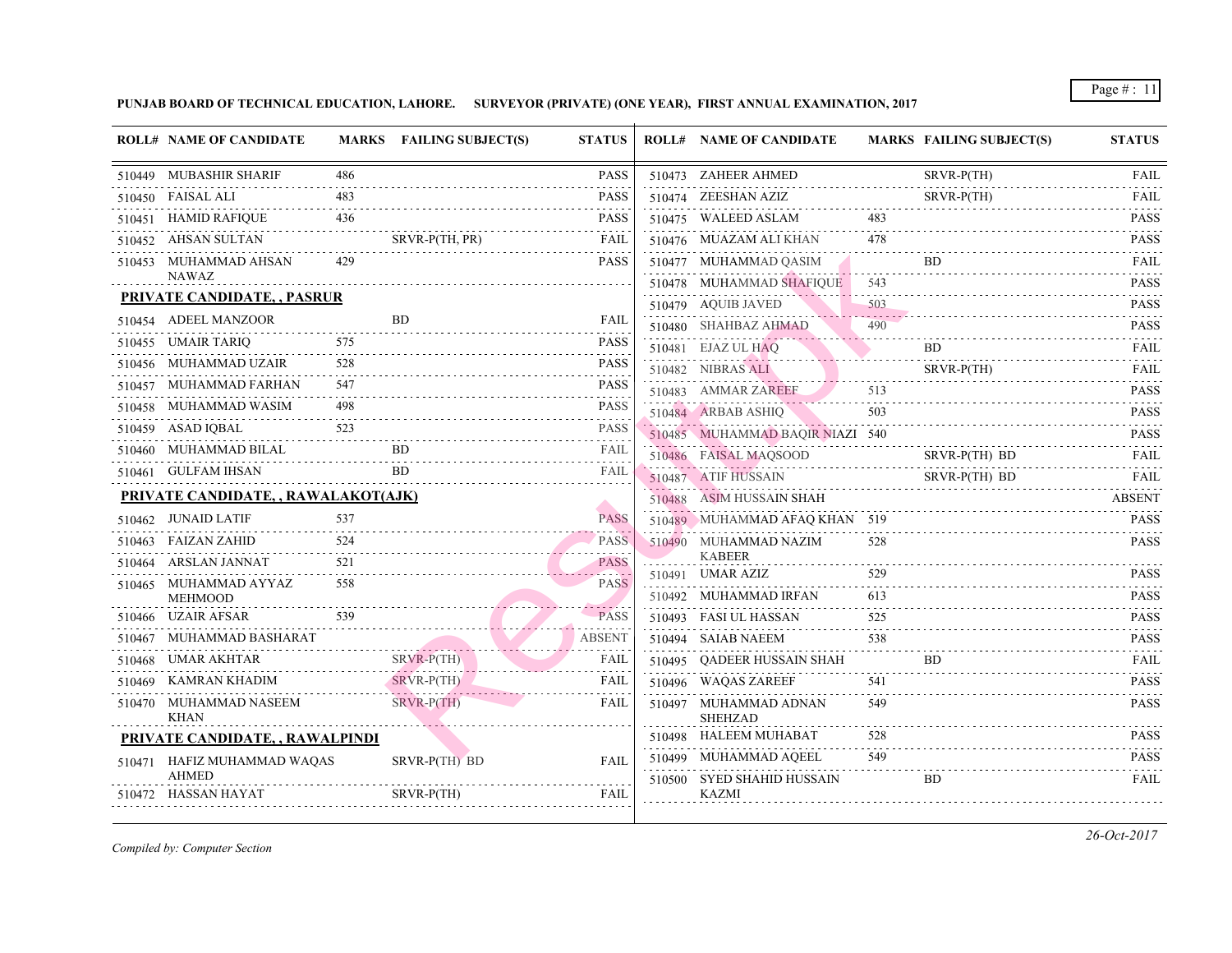| <b>ROLL# NAME OF CANDIDATE</b> |                        | <b>MARKS FAILING SUBJECT(S)</b> | <b>STATUS</b>                | <b>ROLL# NAME OF CANDIDATE</b>                 | <b>MARKS FAIL</b> |             |
|--------------------------------|------------------------|---------------------------------|------------------------------|------------------------------------------------|-------------------|-------------|
| 510501 MUHAMMAD HALEEM         | 485                    |                                 | PASS                         | 510529 MUHAMMAD ABDULLAH                       |                   |             |
| 510502 MUHAMMAD AJMAL          |                        | <b>BD</b>                       | FAIL                         | 510530 MUHAMMAD SHOAIB UR                      | 446               |             |
| 510503 UMAR KHAN               | 535                    |                                 | <b>PASS</b>                  | <b>REHMAN</b>                                  |                   |             |
| 510504 AHSAN ALI               |                        | <b>BD</b>                       | FAIL                         | 510531 MUHAMMAD HASSAN                         |                   |             |
| 510505 MUHAMMAD USMAN          |                        | <b>SRVR-P(TH)</b>               | FAIL                         | PRIVATE CANDIDATE, , SHAH KOT                  |                   |             |
| 510506 HASSAN AKHTAR           |                        | BD.                             | <b>FAIL</b>                  | 510532 MUHAMMAD FAISAL                         | 483               |             |
| 510507 ATTA UR REHMAN          | 522                    |                                 | <b>PASS</b>                  | 510533 MUHAMMAD ADEEL                          | 455               |             |
| 510508 USMAN GHANI             |                        | <b>BD</b>                       | <b>FAIL</b>                  | 510534 MUHAMMAD ADEEL                          | 452               |             |
| 510509 ZARGAM RAMZAN           |                        |                                 | $- - - - -$<br><b>ABSENT</b> | 510535 WASEEM ARSHAD                           | 437               |             |
| 510510 MUHAMMAD JAMEEL         | 528                    |                                 | <b>PASS</b>                  | 510536 ALI USAMA                               |                   | BD.         |
| 510511 BAKHT REHMAN            | 488                    |                                 | <b>PASS</b>                  | 510537 MUHAMMAD NABEEL                         | 476               |             |
| 510512 SHAHZEB SALEEM          | $- - - - - - -$<br>507 |                                 | <b>PASS</b>                  | 510538 ALI HASSAN                              | 470               |             |
| 510513 ASFAHAN ULLAH           | 483                    |                                 | <b>PASS</b>                  | 510539 ANSAR ALI                               |                   | BD.         |
| 510514 SOHAIL SHOUKAT          | 479                    |                                 | <b>PASS</b>                  | 510540 KHUBAIB UL ISLAM                        | 434               |             |
| 510515 AMAAN SHAFI             | 500                    |                                 | <b>PASS</b>                  | 510541 TAHIR HUSSAIN                           | 493               |             |
| 510516 NAVEED AHMAD            | 530                    |                                 | <b>PASS</b>                  | 510542 MOHAMMAD WAQAS                          | 505               |             |
| 510517 MUHAMMAD FAROOQ         | 520                    |                                 | .<br><b>PASS</b>             | 510543 MUHAMMAD GHULAM                         | 495               |             |
| 510518 ARSALAN SAQIB           | 455                    |                                 | <b>PASS</b>                  | ABBAS                                          | 454               |             |
| 510519 MUHAMMAD IBRAHIM        | 451                    |                                 | <b>PASS</b>                  | 510544 NOMAN NAZEER<br>510545 MUHAMMAD USMAN   | 489               |             |
| 510520 KHAN AFZAL              |                        |                                 | والأشكرون<br><b>ABSENT</b>   |                                                | 494               |             |
| 510521 RAZAULLAH               |                        | $SRVR-P(TH)$                    | FAIL                         | 510546 BAHZAD ANWAR                            |                   |             |
| PRIVATE CANDIDATE, , SAMBRIAL  |                        |                                 |                              | 510547 MUHAMMAD UMAIR                          | 467<br>430        |             |
| 510522 AHMED SAEED             |                        |                                 | <b>ABSENT</b>                | 510548 SUFYAN ASHFAQ<br>510549 RASHID ALI KHAN |                   |             |
| 510523 HAMZA UZAIR SHAH        |                        | $SRVR-P(TH)$                    | FAIL                         |                                                |                   | <b>SRVF</b> |
|                                |                        |                                 |                              | 510550 FAISAL ANWAR                            | 550<br>574        |             |
| PRIVATE CANDIDATE, , SARGODHA  |                        |                                 |                              | 510551 HUR RAZA                                |                   |             |
| 510524 AFZAAL AHMAD            | 434                    |                                 | PASS                         | 510552 MUHAMMAD WAQAR UL<br>ZAMAN              | 503               |             |
| 510525 MUHAMMAD ARSLAN         | 380                    |                                 | PASS                         | 510553 DANYAL HASSAN                           |                   | BD.         |
| 510526 SJAWAL HABIB NAZISH     | 430                    |                                 | <b>PASS</b>                  | 510554 MUHAMMAD AWAIS                          |                   | <b>SRVF</b> |
| 510527 HASSNAIN AKRAM          | 427                    |                                 | PASS<br>.                    | 510555 TAZEEM ULLAH                            |                   | <b>SRVF</b> |
| 510528 ZAIN ALI                | 417                    |                                 | PASS                         |                                                |                   |             |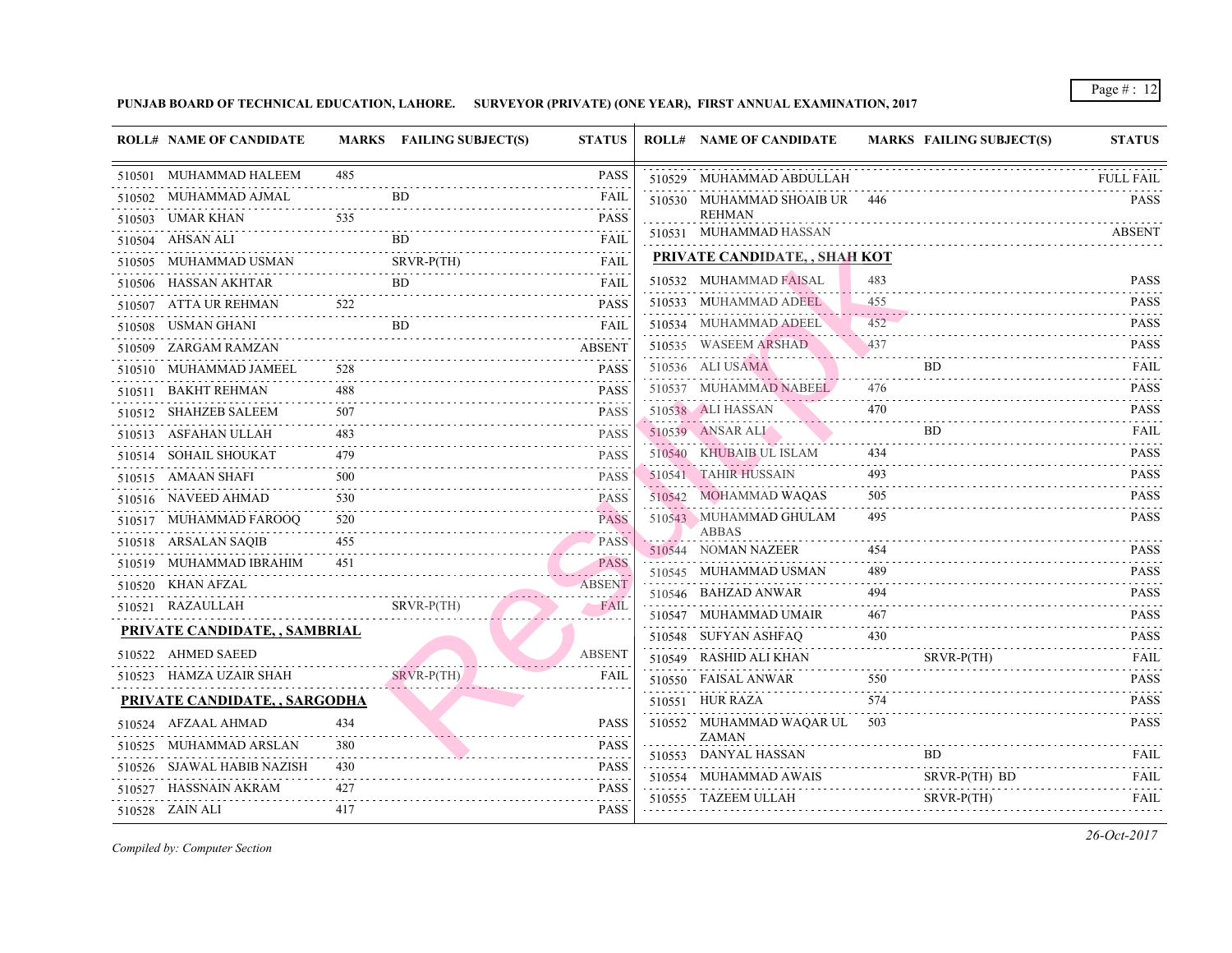| <b>ROLL# NAME OF CANDIDATE</b>         |          | MARKS FAILING SUBJECT(S)         | <b>STATUS</b>                                                                                                                                                                                |
|----------------------------------------|----------|----------------------------------|----------------------------------------------------------------------------------------------------------------------------------------------------------------------------------------------|
| 510556 RASHID ALI                      |          |                                  | <b>ABSENT</b>                                                                                                                                                                                |
| 510557 ANSAR ALI                       |          | <b>BD</b>                        | FAIL                                                                                                                                                                                         |
| 510558 MUHAMMAD NAEEM<br><b>SHAHID</b> |          | $SRVR-P(TH)$                     | FAIL                                                                                                                                                                                         |
| PRIVATE CANDIDATE, , TALAGANG          |          |                                  |                                                                                                                                                                                              |
| 510559 MUHAMMAD HAIDER                 |          | SRVR-P(TH) BD                    | FAIL                                                                                                                                                                                         |
| 510560 MEHTAB AHMAD                    |          |                                  | <b>FULL FAIL</b>                                                                                                                                                                             |
| 510561 MUJTABA AHMED                   |          | BD.                              | FAIL                                                                                                                                                                                         |
| 510562 MUHAMMAD SAJID SULTAN BD FAIL   |          |                                  |                                                                                                                                                                                              |
| 510563 ZEESHAN ALI                     |          | BD.                              | FAIL<br>2.2.2.2.2.2                                                                                                                                                                          |
| 510564 GHAYYOOR ABBAS SHAH BD          |          |                                  | FAIL                                                                                                                                                                                         |
| 510565 MUHAMMAD FAIZAN                 |          | SRVR-P(TH) BD                    | .<br>FAIL<br>$\frac{1}{2} \left( \frac{1}{2} \right) \left( \frac{1}{2} \right) \left( \frac{1}{2} \right) \left( \frac{1}{2} \right) \left( \frac{1}{2} \right) \left( \frac{1}{2} \right)$ |
| 510566 MUHAMMAD QASIM                  | 629      |                                  | <b>PASS</b>                                                                                                                                                                                  |
| 510567 KASHIF AMEEN                    | 487      |                                  | <b>PASS</b>                                                                                                                                                                                  |
| 510568 MUHAMMAD MAJID<br><b>SULTAN</b> |          | SRVR-P(TH) BD                    | FAIL                                                                                                                                                                                         |
| 510569 MUHAMMAD SHAHAB                 |          | BD.                              | FAIL                                                                                                                                                                                         |
| 510570 MUDASSAR SHAHZAD                | 504      |                                  | <b>PASS</b>                                                                                                                                                                                  |
| 510571 MALIK MEHRAN SHOUKAT            |          | SRVR-P(TH) BD<br>$SKVR-P(1H) BD$ | FAIL<br>$- - - - -$                                                                                                                                                                          |
| 510572 ABDUL REHMAN                    | 555<br>. |                                  | <b>PASS</b><br>التاليات للمالية                                                                                                                                                              |
| 510573 SAIF ALI NAWAZ                  |          | SRVR-P(TH) BD                    | FAIL<br>وأعراب أسابطها                                                                                                                                                                       |
| 510574 MUHAMMAD SHEHRYAR               |          | $SRVR-P(TH)$<br>.                | FAIL                                                                                                                                                                                         |
| 510575 FAIZAN MUMTAZ                   |          | $SRVR-P(TH)$                     | FAIL                                                                                                                                                                                         |
| 510576 MUHAMMAD JAMSHAID               |          | $SRVR-P(TH)$                     | FAIL                                                                                                                                                                                         |
|                                        |          |                                  |                                                                                                                                                                                              |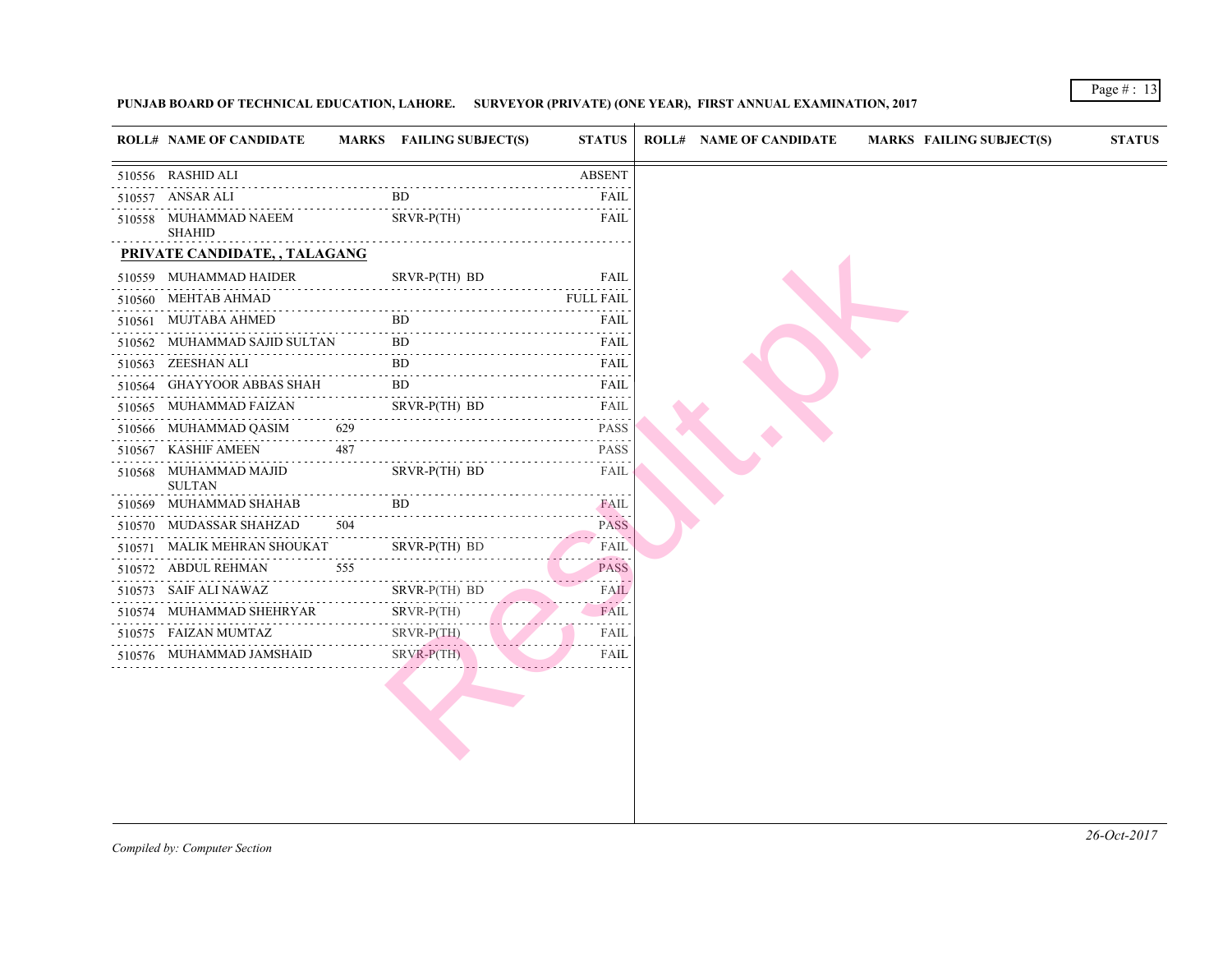|             | <b>ROLL# NAME OF CANDIDATE</b>                                         |     | MARKS FAILING SUBJECT(S)                                                                                                                                                                                                                    | <b>STATUS</b>                      | <b>ROLL# NAME OF CANDIDATE</b>                | <b>MARKS FAIL</b> |
|-------------|------------------------------------------------------------------------|-----|---------------------------------------------------------------------------------------------------------------------------------------------------------------------------------------------------------------------------------------------|------------------------------------|-----------------------------------------------|-------------------|
|             | <b>FARAN INSTITUTE OF TECHNOLOGY, MIRPUR CHOWK, BHIMBER (AJK)</b>      |     |                                                                                                                                                                                                                                             |                                    | <b>FARAN INSTITUTE OF TECHNOLOGY, NEAR</b>    |                   |
|             | 510577 MEHBOOB ALAM                                                    |     | SRVR-R(TH)                                                                                                                                                                                                                                  | <b>FAIL</b>                        | DEGREE COLLEGE, GUJRAT<br>510602 ABDUL REHMAN | 812               |
|             | 510578 AWAIS AHMED                                                     |     | SRVR-R(TH)                                                                                                                                                                                                                                  | FAIL<br>a a a a a a a ai           | 510603 SHAHZAD ANWAR                          | 870               |
|             | 510579 GUL SHAIR KHAN                                                  |     | SRVR-R(TH)<br>SRVR-R(TH)<br>----------------------------------                                                                                                                                                                              | FAIL<br>.                          | 510604 ABID MUZMMAL                           | 850               |
|             | 510580 MUHAMMAD NAZIR                                                  | 785 |                                                                                                                                                                                                                                             | <b>PASS</b>                        | 510605 ATEEQ UR REHMAN                        | 818               |
|             | 510581 FARAZ SHABIR                                                    |     |                                                                                                                                                                                                                                             | <b>PASS</b>                        | 510606 SIBGHATULLAH                           | 857               |
|             | 510582 RAJA FAZEEL KHAN                                                |     |                                                                                                                                                                                                                                             | <b>PASS</b>                        | 510607 EHTESHAM                               |                   |
|             | 510583 DANISH IBRAR AHMED                                              | 795 |                                                                                                                                                                                                                                             | <b>PASS</b>                        | 510608 ADEEL AZHAR                            | 835               |
|             | 510584 ABDULLAH                                                        | 753 |                                                                                                                                                                                                                                             | <b>PASS</b>                        | 510609 FARAZ UL HAQ BUTT                      | 865               |
|             | 510585 ALI SHAN ASLAM                                                  |     | $SRVR-R(TH)$                                                                                                                                                                                                                                | <b>FAIL</b>                        | 510610 HAFIZ USMAN SAGHAR                     |                   |
|             | KHAN MUHAMMAD KHAN COLLEGE OF EDUCATION & TECHNOLOGY,                  |     |                                                                                                                                                                                                                                             |                                    | 510611 AMEER HAMZA                            |                   |
|             | NEAR GOVT. GIRLS HIGH SCHOOL, BHIMBER (AJK)<br>510586 MUHAMMAD SULEMAN | 828 |                                                                                                                                                                                                                                             | <b>PASS</b>                        | 510612 WAHAJ SAFDAR                           |                   |
|             | <b>RASIB</b>                                                           |     |                                                                                                                                                                                                                                             |                                    | 510613 ZEESHAN ALI                            |                   |
|             | 510587 SHERAZ JAVED                                                    |     |                                                                                                                                                                                                                                             | <b>ABSENT</b>                      | 510614 SYED ARSLAN HAIDER                     | 875               |
|             | 510588 BABER SABOOR                                                    | 776 |                                                                                                                                                                                                                                             | <b>PASS</b>                        | 510615 ZURAIN MAHMOOD                         | 838               |
|             | 510589 TAHIR IQBAL                                                     |     |                                                                                                                                                                                                                                             | L<br>TECH-MATH FAIL<br><b>FAIL</b> | 510616 NOSHAIB NASEEM                         |                   |
|             | 510590 USMAN BASHIR TECH-MATH FAIL                                     |     |                                                                                                                                                                                                                                             |                                    | 510617 ZEESHAN ULLAH                          | 861               |
|             | 510591 UMAR HABIB                                                      |     |                                                                                                                                                                                                                                             | <b>PASS</b>                        | 510618 MUHAMMAD ABDULLAH                      | 900               |
|             | 510592 MUHAMMAD SAQLAIN                                                | 811 |                                                                                                                                                                                                                                             | <b>PASS</b>                        | <b>OASIM</b>                                  |                   |
|             | 510593 MUHAMMAD USMAN                                                  |     | USMAN $812$                                                                                                                                                                                                                                 | <b>PASS</b><br>$- - - - - -$       | 510619 ABDUL MAJEED BUTT                      |                   |
|             | 510594 ABDUL ISLAM BD                                                  |     | BD <sub>3</sub>                                                                                                                                                                                                                             | <b>FAIL</b>                        | 510620 ALI RAZA                               | 837               |
|             | 510595 BASIR HAROON                                                    |     | BD and the same state of the state of the state of the state of the state of the state of the state of the state of the state of the state of the state of the state of the state of the state of the state of the state of th<br>$\n  B D$ | <b>FAIL</b><br>.                   | 510621 MOHSIN ALI                             | 860               |
|             | 510596 HUSNAIN ALI HASAN BD FAIL                                       |     |                                                                                                                                                                                                                                             |                                    | 510622 MUHAMMAD SALEEM                        | 859               |
|             | 510597 YAHYA AKRAM                                                     |     | BD                                                                                                                                                                                                                                          | FAIL                               | 510623 MIRZA ZAIN HASSAN                      |                   |
|             | 510598 TOSEEF ASIF                                                     |     |                                                                                                                                                                                                                                             | <b>ABSENT</b>                      | 510624 ASAD ALI                               | 735               |
|             | 510599 USMAN ARSHAD                                                    |     | BD <b>Second Second Second Second Second Second Second Second Second Second Second Second Second Second Second Second Second Second Second Second Second Second Second Second Second Second Second Second Second Second Second S</b>        | FAIL                               | SAIFIA POLYTECHNIC INSTITUTE, PAKKI M         |                   |
|             | TAMEER-E- MILLAT INSTITUTE OF TECHNOLOGY, RATWAL, FATEH                |     |                                                                                                                                                                                                                                             |                                    | <b>GULLEN KHEL</b><br>510625 AFZAL HASSAN     | 826               |
| <b>JANG</b> | 510600 RAJA SEEMAB INAYAT                                              |     | TECH-MATH BD                                                                                                                                                                                                                                | <b>FAIL</b>                        | 510626 NAJAM UL SAQIB                         | 843               |
|             | 510601 MUHAMMAD ZOHRAN                                                 |     | <b>BD</b>                                                                                                                                                                                                                                   | FAIL                               | 510627 MUHAMMAD BILAL<br><b>MANZOOR</b>       | 827               |
|             |                                                                        |     |                                                                                                                                                                                                                                             |                                    |                                               |                   |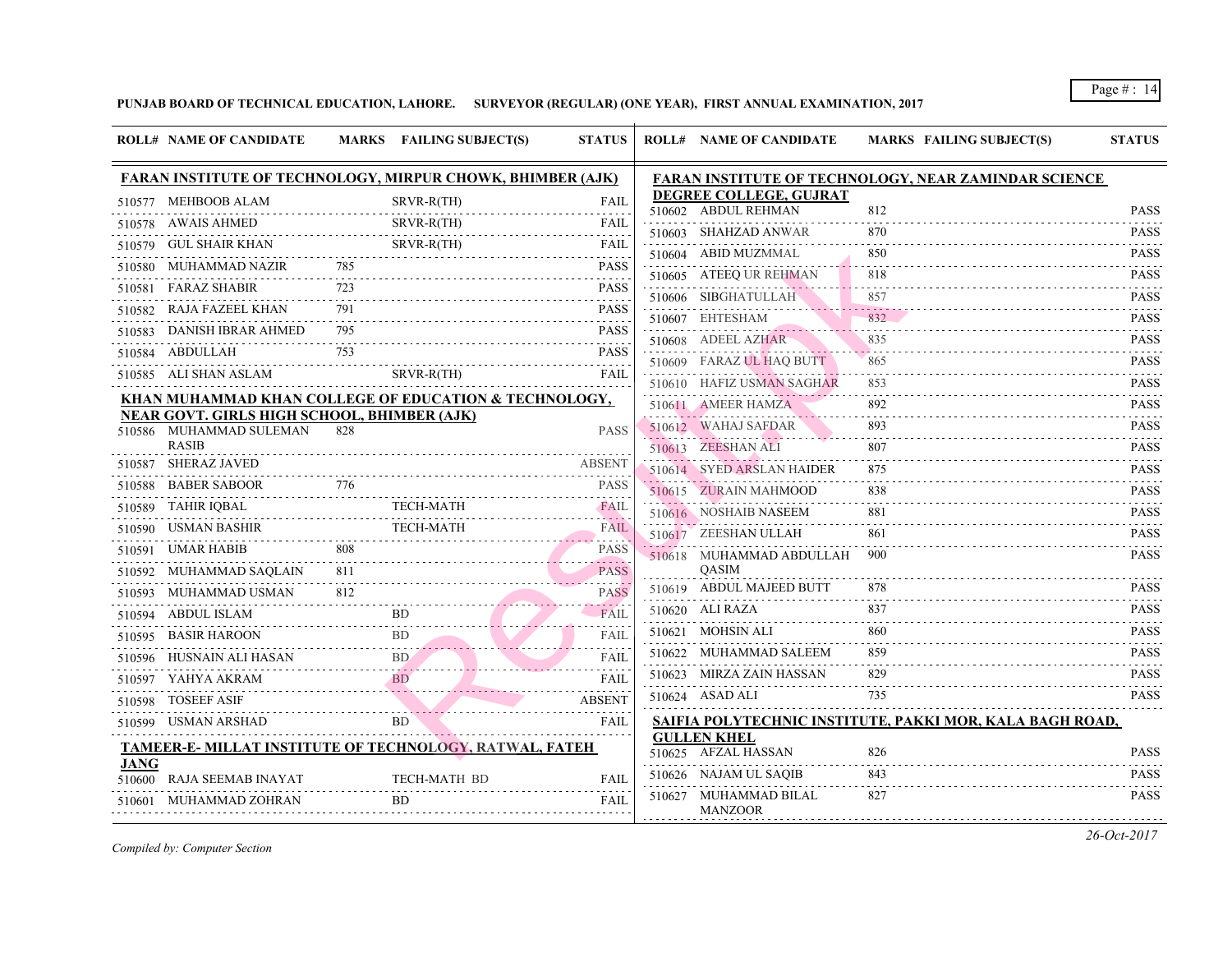|        | <b>ROLL# NAME OF CANDIDATE</b>               |            | MARKS FAILING SUBJECT(S)                              | <b>STATUS</b>              |              | <b>ROLL# NAME OF CANDIDATE</b>                                           | <b>MARKS FAIL</b> |             |
|--------|----------------------------------------------|------------|-------------------------------------------------------|----------------------------|--------------|--------------------------------------------------------------------------|-------------------|-------------|
|        | 510628 SULAMAN IJAZ                          | 840        |                                                       | <b>PASS</b>                |              | 510655 KHIZAR HAYYAT                                                     | 742               |             |
|        | 510629 MUHAMMAD KHURRAM                      | 827        |                                                       | <b>PASS</b>                |              | 510656 YASIR MEHMOOD                                                     |                   |             |
|        | BAIG<br>510630 HAMZA FAROOQ                  |            |                                                       | <b>PASS</b>                |              | 510657 MUHAMMAD IRFAN                                                    | 826               |             |
|        | 510631 DILAWAR HUSSAIN                       |            |                                                       | <b>PASS</b>                |              | 510658 FAHEEM UL HASSAN                                                  | 742               |             |
|        | 510632 JUNAID ALI                            |            |                                                       | <b>PASS</b>                |              | 510659 HASNAIN RAZA                                                      | 735               |             |
|        | 510633 ZAIN ABBAS                            | 853        |                                                       | .<br><b>PASS</b>           |              | 510660 MUHAMMAD EHTASHAM 746                                             |                   |             |
| 510634 | TOUQEER ABBAS                                | .<br>848   |                                                       | <b>PASS</b>                |              | <b>HAIDER</b><br>510661 USMAN KHALID                                     | 859               |             |
|        | TAIMOOR KHALID                               | 829        |                                                       | <b>PASS</b>                |              |                                                                          |                   |             |
| 510635 | .                                            |            |                                                       |                            |              | <b>FARAN INSTITUTE OF TECHNOLOGY, KAKI</b><br><b>ROHTAS ROAD, JHELUM</b> |                   |             |
|        | 510636 MUHAMMAD SAQIB<br>510637 DANYAL AHMAD | 846        |                                                       | <b>PASS</b>                |              | 510662 MUHAMMAD BILAL MALIK                                              |                   | <b>TECH</b> |
|        | 510638 WASEEM RAZA KHAN                      | 864<br>866 |                                                       | <b>PASS</b><br><b>PASS</b> |              | 510663 MUHAMMAD SOHAIB                                                   |                   | <b>TECH</b> |
|        |                                              |            |                                                       |                            |              | <b>ASHRAF</b>                                                            |                   |             |
| 510639 | WALEED MEHMOOD                               | 831        |                                                       | <b>PASS</b>                |              | 510664 SAJJAD HUSSAIN                                                    | 767               |             |
|        | 510640 KAMRAN KHAN                           | 811        |                                                       | <b>PASS</b><br>.           |              | <b>FARAN INSTITUTE OF TECHNOLOGY, G&amp;A</b>                            |                   |             |
|        | 510641 EJAZ AHMAD                            | 835        |                                                       | <b>PASS</b>                | <b>KOTLY</b> | 510665 AHSAM UL HAQ                                                      | 817               |             |
|        | 510642 MUHAMMAD IKHLAQ                       | 828        |                                                       | <b>PASS</b>                |              | 510666 TALHA BASHARAT                                                    | 791               |             |
|        | 510643 HAIDER ALI                            | 854        |                                                       | <b>PASS</b>                |              | 510667 SHAMAS UL GHANI                                                   |                   |             |
|        | 510644 MUHAMMAD ZUBAIR                       | 858        |                                                       | <b>PASS</b>                |              | 510668 NUMAN TARIQ                                                       |                   | <b>SRVF</b> |
|        | 510645 MUHAMMAD FAROOQ<br><b>KHAN</b>        | 845        |                                                       | <b>PASS</b>                |              | 510669 MUHAMMAD FARZOOQ                                                  | 764               |             |
|        | 510646 FARHAT ABBAS KHAN                     |            |                                                       | <b>PASS</b>                |              | AJAZ                                                                     |                   |             |
|        | 510647 HAYAT ULLAH KHAN                      | 844        |                                                       | <b>PASS</b>                |              | ANJUMAN-E-HIMAYAT-E-ISLAM MUHAMM.                                        |                   |             |
|        | 510648 MUHAMMAD RAMZAN                       | 837        |                                                       | <b>PASS</b>                |              | <b>INSTITUTE &amp; VOCATIONAL TRAINING CEN</b>                           |                   |             |
|        | 510649 FAHAD WALI MUHAMMAD 872               |            |                                                       | .<br><b>PASS</b>           |              | SAIDPUR MAIN BOULEVARD, SABZAZAR SC<br>510670 ADEEL AHMAD LODHI          |                   | TECH        |
|        | 510650 ZIA ULLAH KHAN                        | 834        |                                                       | <b>PASS</b>                |              | 510671 ALI SHEHROZ                                                       |                   |             |
|        |                                              |            |                                                       |                            |              |                                                                          |                   |             |
|        | <b>ROAD, JHANG</b>                           |            | SAIFIA POLYTECHNIC INSTITUTE, MOHALLA MUHAMMDIA GOJRA |                            |              | 510672 HASSAN JAMAL                                                      |                   | <b>SRVF</b> |
|        | 510651 MUHAMMAD FAROOQ                       | 771        |                                                       | <b>PASS</b>                |              | PAKISTAN COLLEGE OF TECHNOLOGY, NE<br><b>MANDI BAHAUDDIN</b>             |                   |             |
|        | <b>BILAL</b>                                 |            |                                                       |                            |              | 510673 SYED ASAD ALI                                                     |                   | BD S        |
|        | 510652 MUHAMMAD IMRAN                        | 791        |                                                       | <b>PASS</b>                |              | <b>KASIB VOCATIONAL TRAINING INSTITUTE</b>                               |                   |             |
|        | 510653 ATTA UR REHMAN                        | 750        |                                                       | <b>PASS</b>                |              | OPP. GOVT. SCIENCE COLLEGE, BOSAN RO.                                    |                   |             |
|        | 510654 KHALID MAHMOOD                        | 750        |                                                       | <b>PASS</b>                |              | 510674 FASEEH HAIDER                                                     | 838               |             |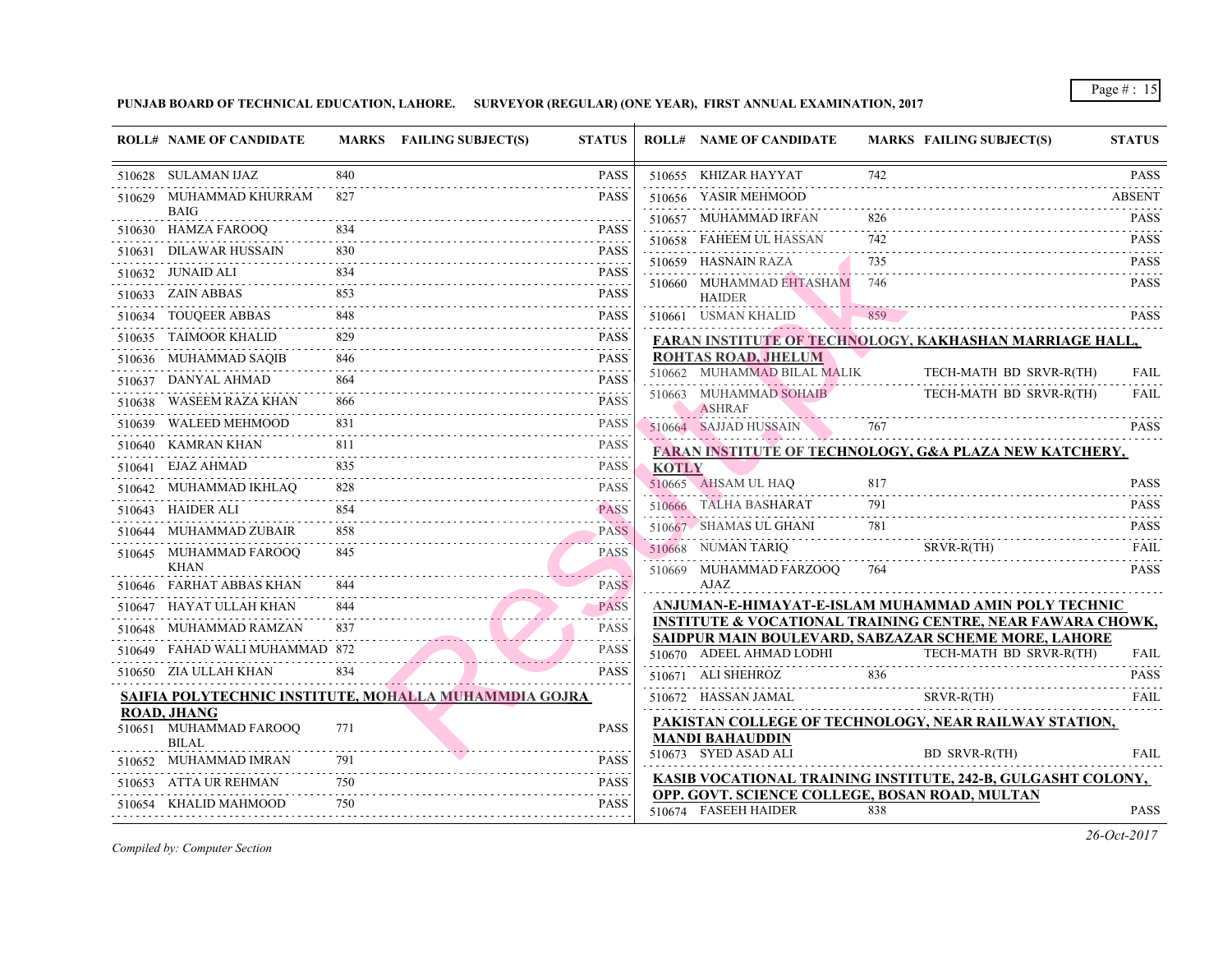|        | <b>ROLL# NAME OF CANDIDATE</b>                          |          | MARKS FAILING SUBJECT(S)                                | <b>STATUS</b>           |                 | <b>ROLL# NAME OF CANDIDATE</b>           | <b>MARKS FAIL</b> |             |
|--------|---------------------------------------------------------|----------|---------------------------------------------------------|-------------------------|-----------------|------------------------------------------|-------------------|-------------|
|        | 510675 MUHAMMAD IHSAN                                   |          | <b>BD</b>                                               | FAIL                    |                 | 510698 HAMZA AKRAM                       |                   | <b>TECH</b> |
|        | 510676 USAMA JAVED                                      |          | <b>BD</b>                                               | <b>FAIL</b>             |                 | 510699 UZAM SHAMIM                       | 470               |             |
|        | 510677 MUHAMMAD HAMMAD                                  |          | <b>TECH-MATH BD</b>                                     | FAIL                    |                 | 510700 AHSAN SHAFQAT                     | 517               |             |
|        | 510678 ALI ABBAS                                        | 768      |                                                         | <b>PASS</b>             |                 | 510701 SHAHBAZ KHAN                      | 617               |             |
|        | 510679 MUHAMMAD ASLAM                                   |          |                                                         | <b>PASS</b>             |                 | 510702 ASAD RAHEEM                       | 536               |             |
|        |                                                         |          | THE CITY COLLEGE OF TECHNOLOGY, WAINS AUTO CENTRE, OPP  |                         |                 | 510703 SUBHAN QUADEER                    | 649               |             |
|        | <b>FAISAL MOVERS, VEHARI CHOWK, LARRI ADDA, MULTAN</b>  |          |                                                         |                         |                 | 510704 ABDUL BASIT                       | 823               |             |
|        | 510680 MUHAMMAD ABID                                    | 784      |                                                         | <b>PASS</b>             |                 | 510705 ABDUL BASIT                       | 613               |             |
|        | 510681 FAISAL NADEEM                                    | 791      |                                                         | <b>PASS</b>             |                 | 510706 ADEEB FAROOQ                      | 825               |             |
| 510682 | WAQAR UL HASSAN                                         | 816      |                                                         | <b>PASS</b>             |                 | 510707 AFNAN SALEEM                      | 661               |             |
| 510683 | <b>OAISAR ABBAS</b>                                     | 801      |                                                         | <b>PASS</b>             |                 | 510708 FAIZAN GHAFOOR                    | 472               |             |
| 510684 | MUHAMMAD FAHEEM<br>ASLAM                                | 775      |                                                         | <b>PASS</b>             |                 | 510709 SHAHBAZ KHAN                      | 497               |             |
| 510685 | MUHAMMAD MUZAMMIL                                       |          | BD.                                                     | FAIL                    |                 | 510710 KASHIF BASHIR                     | 715               |             |
|        | <b>SALEEM</b><br>510686 MUHAMMAD SAJID MUNIR 722        |          |                                                         | <b>PASS</b>             |                 | 510711 SABAS ALI JAFRI                   | 740               |             |
|        |                                                         | 677      |                                                         | <b>PASS</b>             |                 | 510712 SAQIB AKBAR                       | 702               |             |
|        | 510687 MUHAMMAD ASIF<br>510688 GHULAM HUSSAIN           | 710      |                                                         | <u>.</u><br><b>PASS</b> |                 | 510713 ASAD ULLAH FAZAL                  | 758               |             |
|        |                                                         |          |                                                         | a a de a                |                 | 510714 ZAHIR MUHAMMAD                    | 746               |             |
|        | 510689 AHMAD HASSAN JAFARANI 795                        |          |                                                         | <b>PASS</b>             |                 | 510715 NASIR QAYYUM                      | 798               |             |
|        | 510690 ABDUL WAHID                                      |          |                                                         | <b>PASS</b><br>.        |                 | 510716 ATIF RAFIQUE                      | 727               |             |
|        | 510691 MOHSIN RIAZ                                      | 671      |                                                         | <b>PASS</b>             |                 | 510717 ATIF RIAZ                         | 847               |             |
|        |                                                         |          | <b>GOVERNMENT COLLEGE OF TECHNOLOGY, VILLAGE TARAR,</b> |                         |                 | 510718 SHAHZAD IBRAHIM                   | 491               |             |
|        | <b>RAWALAKOT(AJK)</b><br>510692 WALEED SARWAR           |          | <b>TECH-MATH</b>                                        | <b>FAIL</b>             |                 | <b>ROYAL COLLEGE OF TECHNOLOGY, WAZI</b> |                   |             |
| 510693 | SYED GHAZANFAR ALI<br><b>GILANI</b>                     | 620      |                                                         | <b>PASS</b>             | <b>SAMBRIAL</b> | 510719 MOHSIN ALI                        |                   | <b>TECH</b> |
| 510694 | SYED AQEEL AHMAD                                        | 614      |                                                         | <b>PASS</b>             |                 | 510720 MUBASHAR ALI                      |                   | <b>TECH</b> |
|        | <b>GILLANI</b><br>510695 SULTAN GUL                     |          | <b>TECH-MATH</b>                                        | <b>FAIL</b>             |                 | 510721 MUHAMMAD FAHAD ALI<br><b>SHAH</b> |                   | TECH        |
|        | 510696 WAJID JAMIL                                      | 737      |                                                         | <b>PASS</b>             |                 | 510722 SYED AAQIB SAAD ALI               |                   | <b>TECH</b> |
|        | 510697 FARHAD KHADIM                                    | .<br>703 |                                                         | <b>PASS</b>             |                 | <b>SHAH</b><br>510723 HAMZA ABID         |                   | TECH        |
|        | <b>GOVERNMENT POLYTECHNIC INSTITUTE, VILLAGE TARAR,</b> |          |                                                         |                         |                 | 510724 MUHAMMAD NOMAN IJAZ 698           |                   |             |
|        | <b>RAWALAKOT(AJK)</b>                                   |          |                                                         |                         |                 |                                          |                   |             |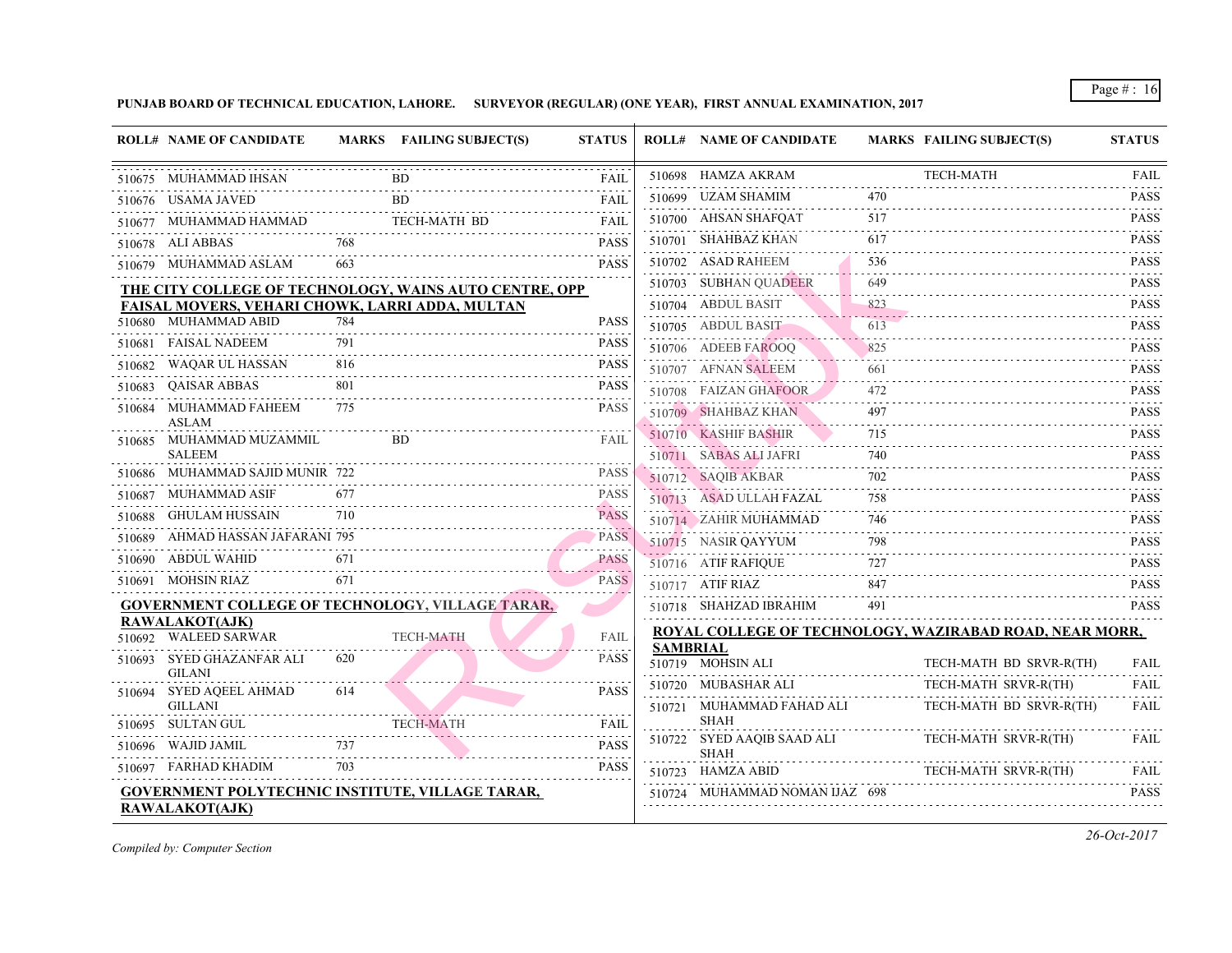| <b>ROLL# NAME OF CANDIDATE</b>  |     | <b>MARKS</b> FAILING SUBJECT(S) | $\bold{STATUS}$ | <b>ROLL# NAME OF CANDIDATE</b> | <b>MARKS FAIL</b> |
|---------------------------------|-----|---------------------------------|-----------------|--------------------------------|-------------------|
| 510725 ALI RAZA                 |     | TECH-MATH BD SRVR-R(TH) FAIL    | ${\rm FAIL}$    |                                |                   |
| 510726 MUHAMMAD AWAIS<br>YOUNIS | 757 |                                 | PASS            |                                |                   |
|                                 |     |                                 |                 |                                |                   |
|                                 |     |                                 |                 |                                |                   |
|                                 |     |                                 |                 |                                |                   |
|                                 |     |                                 |                 |                                |                   |
|                                 |     |                                 |                 |                                |                   |
|                                 |     |                                 |                 |                                |                   |
|                                 |     |                                 |                 |                                |                   |
|                                 |     |                                 |                 |                                |                   |
|                                 |     |                                 |                 |                                |                   |
|                                 |     |                                 |                 |                                |                   |
|                                 |     |                                 |                 |                                |                   |
|                                 |     |                                 |                 |                                |                   |
|                                 |     |                                 |                 |                                |                   |
|                                 |     |                                 |                 |                                |                   |
|                                 |     |                                 |                 |                                |                   |
|                                 |     |                                 |                 |                                |                   |
|                                 |     |                                 |                 |                                |                   |
|                                 |     |                                 |                 |                                |                   |
|                                 |     |                                 |                 |                                |                   |
|                                 |     |                                 |                 |                                |                   |
|                                 |     |                                 |                 |                                |                   |